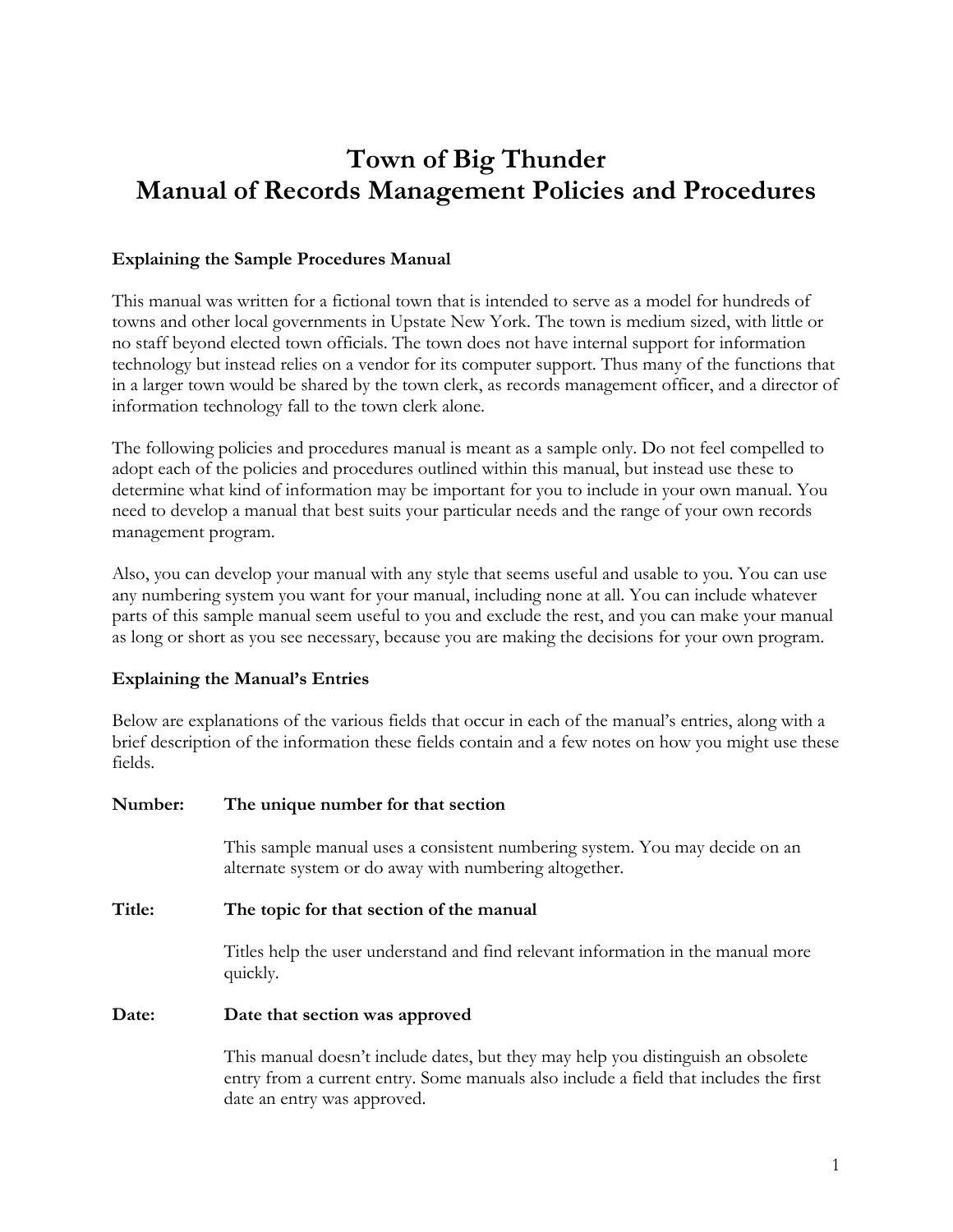#### **Purpose: The purpose for this section or this policy**

Some manuals provide a purpose for each entry in the manual, although this manual does not. The purpose field is essentially an explanation for why the policy was needed in the first place.

#### **Exhibits: Attachments needed to clarify the policy, including sample forms, illustrations, and lists**

This manual assumes that all exhibits are filed in the appendices to the manual. Note that the manual mentions whenever there is such an attachment.

#### **Procedure: The procedures to follow for that policy**

Along with the title and date fields, this is one of the most important fields to include in a policies and procedures manual. This field isn't specifically labeled in this manual, but the procedure consists of a description of the actual steps someone must follow for an established policy. The manual also refers to more detailed procedures that may exist separately as a freestanding document.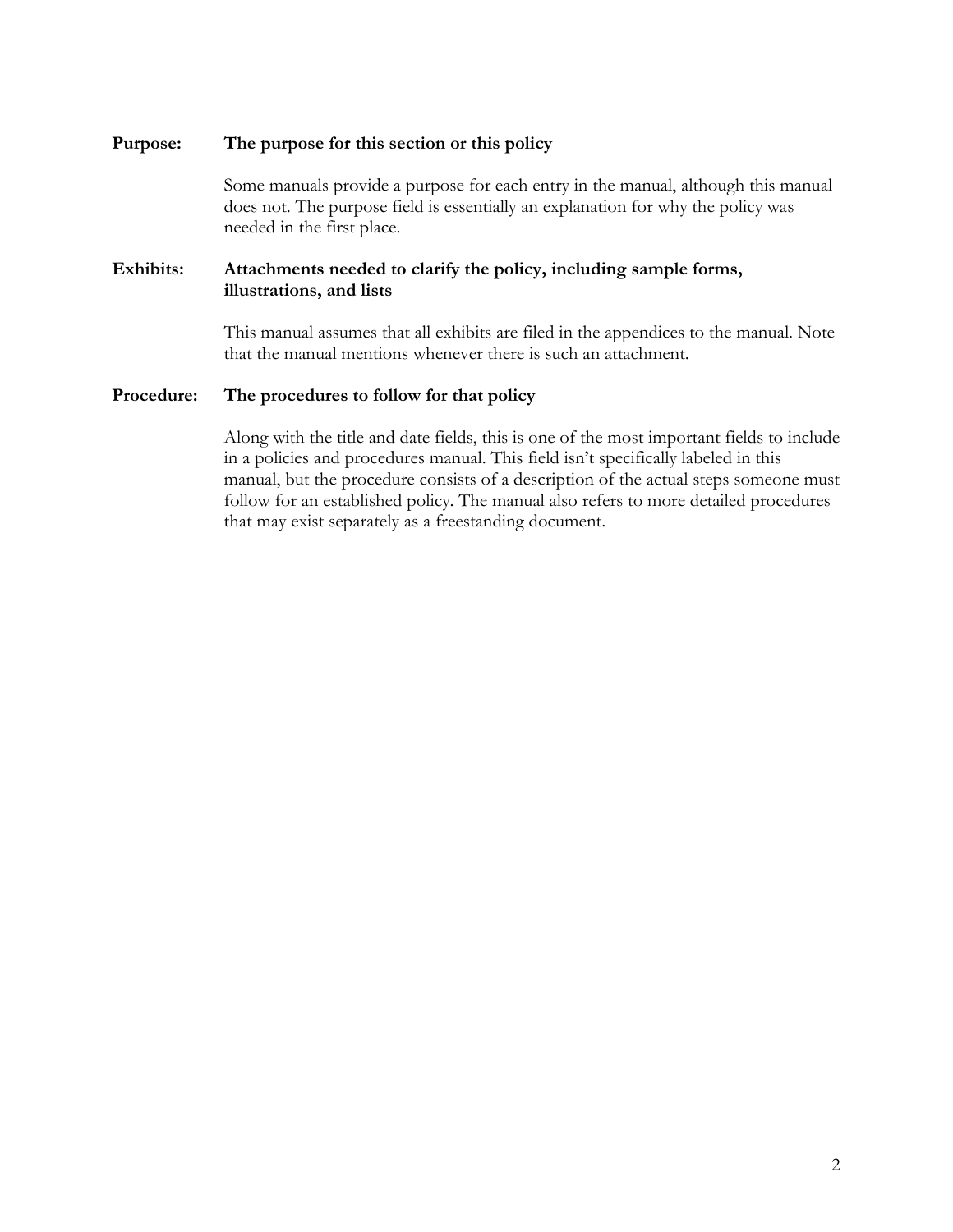# The Town of Big Thunder's<br>Records Management Policies and Procedures Manual

| Ι               |  |
|-----------------|--|
| I.1             |  |
| 1.2             |  |
| L <sub>3</sub>  |  |
| I.4             |  |
| $\rm II$        |  |
| II.1            |  |
| II.2            |  |
| II.3            |  |
| II.4            |  |
| III             |  |
| III.1           |  |
| III.2           |  |
| IV              |  |
| IV.1            |  |
| IV.2            |  |
| IV.3            |  |
| IV.4            |  |
| IV.5            |  |
| IV.6            |  |
| IV.7            |  |
| V –             |  |
| V.1             |  |
| V <sub>12</sub> |  |
| V.3             |  |
| V.4             |  |
| VI              |  |
| VI.1            |  |
| VI.2            |  |
| VI.3            |  |
| VI.4            |  |
| VH.             |  |
| VII.1           |  |
| VII.2           |  |
| VII.3           |  |
| VIII            |  |
| VIII.1          |  |
| VIII.2          |  |
| VIII.3          |  |
| VIII.4          |  |
| VIII.5          |  |
| VIII.6          |  |
| VIII.7          |  |
| VIII.8          |  |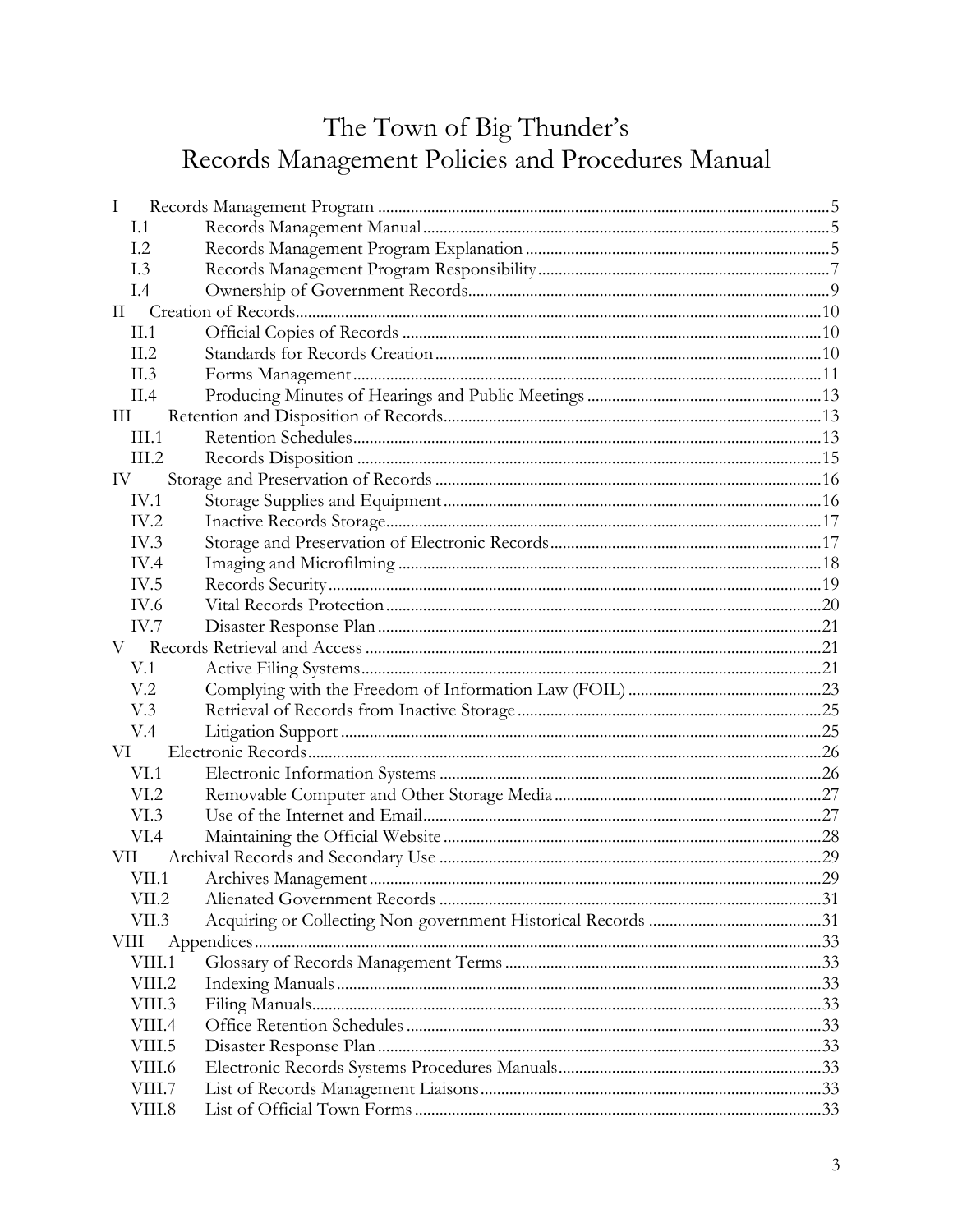| VIII.9  |  |
|---------|--|
| VIII.10 |  |
| VIII.11 |  |
|         |  |
|         |  |
|         |  |
| IX      |  |
| IX.1    |  |
| IX.2    |  |
| IX.3    |  |
|         |  |
|         |  |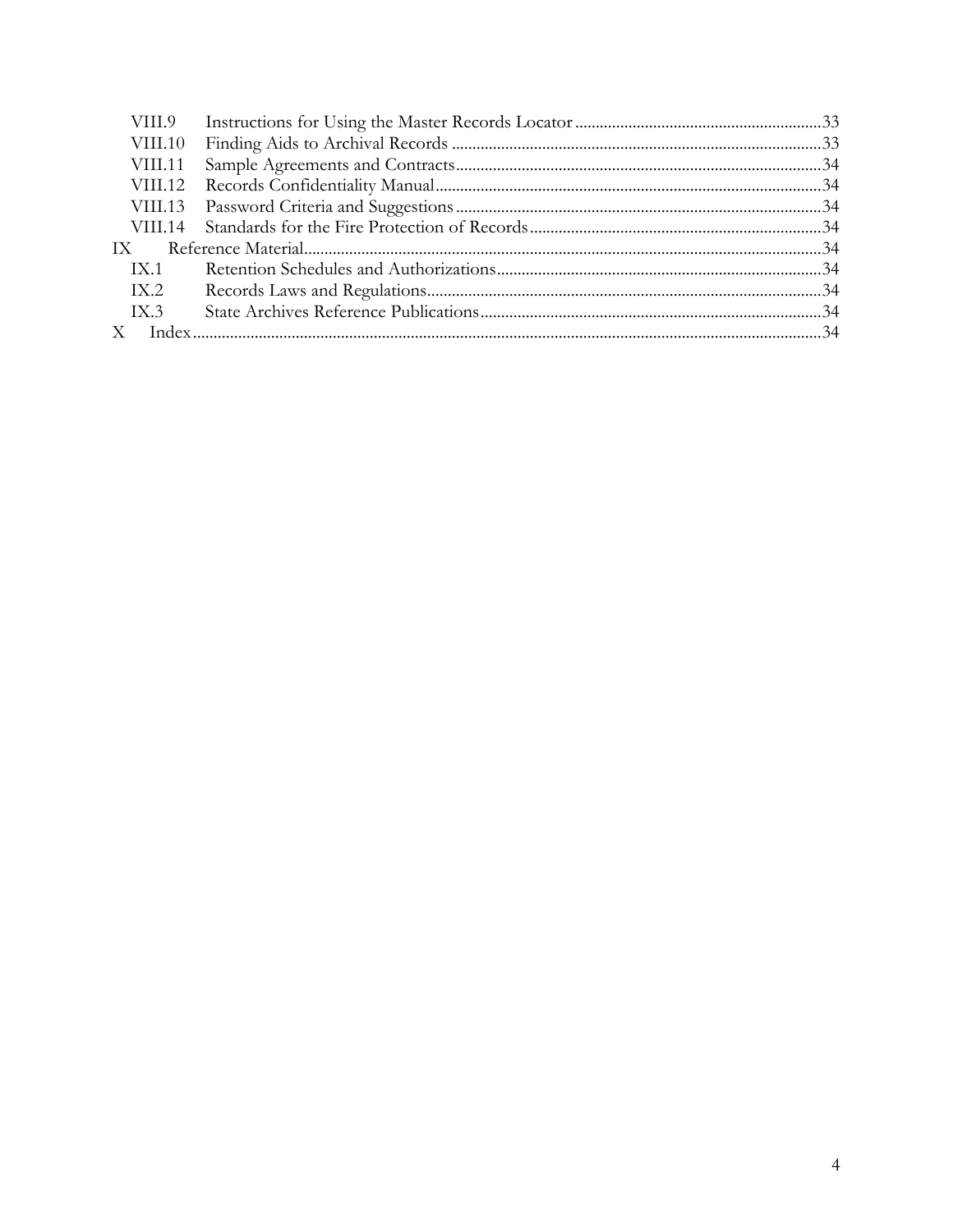## <span id="page-4-0"></span>**I Records Management Program**

## <span id="page-4-1"></span>I.1 Records Management Manual

#### *I.1.1 Purpose of the Records Management Manual*

The purpose of this manual is to provide an overview of all records management policies and procedures in the Town of Big Thunder. Secondarily, the manual outlines the records management services provided to all departments of the town through the Town Clerk (as Records Management Officer). The Town will create separate, more detailed procedures as needed to meet the policies outlined here.

#### *I.1.2 Revision of the Records Management Manual*

Anyone may suggest revisions of and additions to these policies and procedures. The Records Advisory Board\* will review suggested revisions to the records management manual.

The Records Advisory Board will periodically review these records management procedures to ensure they are up to date and complete*.*

*\*[Some local governments may not have a Records Advisory Board due to their size or structure, but one should be established if at all possible. Such a board is useful to coordinate records management at all departments, including those not located at Town Hall. See Section I.5.1, below.]*

#### *I.1.3 Approving Items in the Records Management Manual*

The Town of Big Thunder's Town Clerk will have the final authority to approve changes to this records management manual.

#### *I.1.4 Distributing the Records Management Manual*

The Town Clerk (as Records Management Officer) will distribute the manual and any updates to each department head in the town and to all town staff that request copies. A master copy of this manual will also be filed on the town's Local Area Network (LAN).

New employees will be informed of the manual as they begin to work for the town.

## <span id="page-4-2"></span>I.2 Records Management Program Explanation

#### *I.2.1 Concept of Records Management*

Records management is the systematic creation, organization, maintenance, use, and periodic legal disposition of records.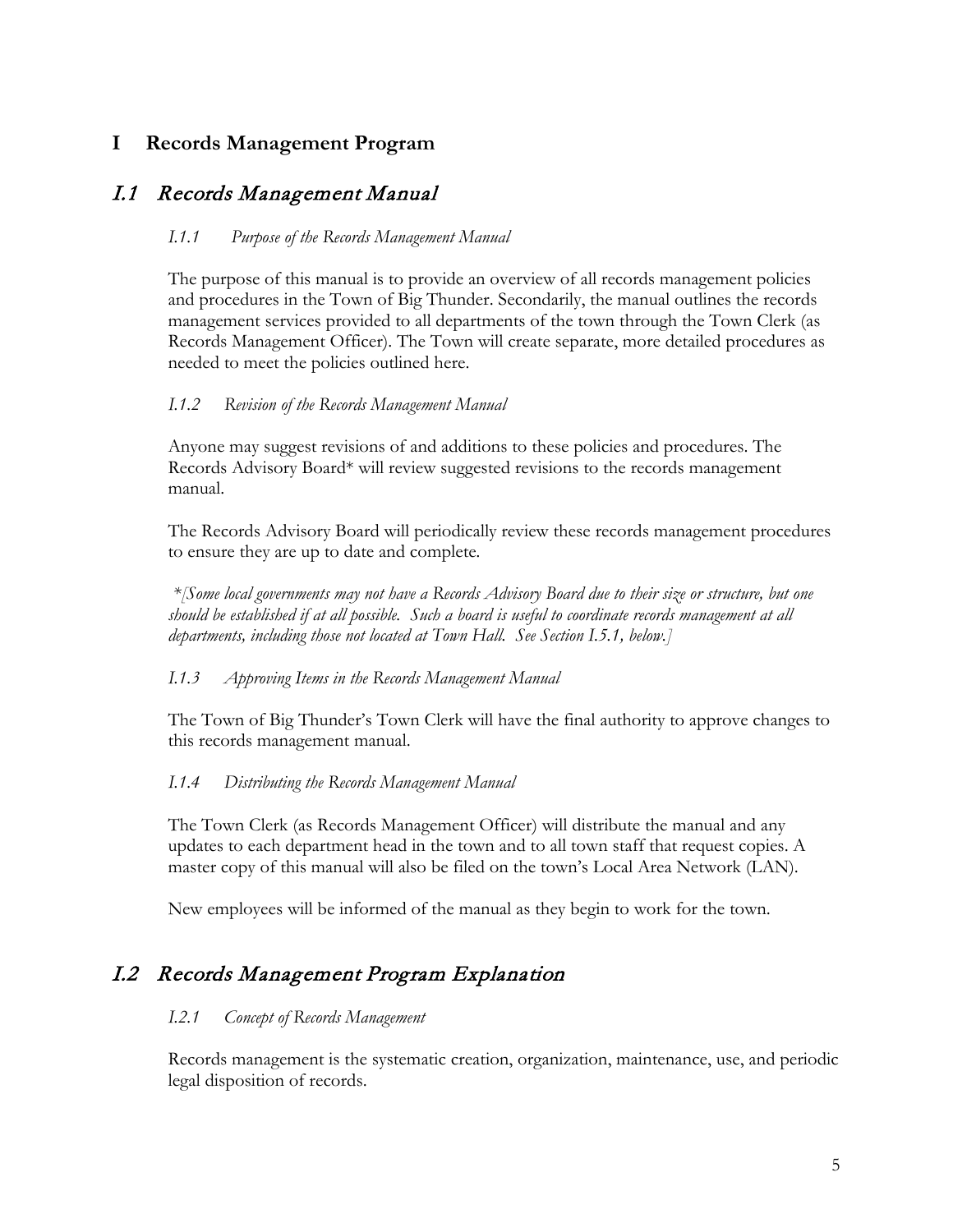As government officials, we are legally required, per Article 57-A of the Arts and Cultural Affairs Law, to maintain and preserve records because they belong to the public and protect the rights and interests of our taxpayers. At the same time, the town manages records to lower its operational costs and increase efficiency.

#### *I.2.2 Specific Benefits of a Records Management Program*

- a) Ensures that records management is a continuing administrative function of the town's operation and not just a periodic housekeeping function.
- b) Provides a clear, legal basis for actions pertaining to records and a clear definition of who is responsible for the varying aspects of the record management program.
- c) Demonstrates to all town employees the commitment to, as well as the significance and legal basis of, the records program.
- d) Shows the public and taxpayers the serious intent of the town to maintain accessible, usable, and reliable records.
- *I.2.3 Records Management Program Objectives*
	- a) Ensure the creation of records that contain accurate, complete, and usable information.
	- b) Save the taxpayers money through the efficient administration of information resources.
	- c) Prevent the creation of unnecessary records.
	- d) Ensure the systematic legal disposition of obsolete records.
	- e) Preserve records with permanent value.
	- f) Continue to evaluate the records management program and environment in which it operates for evidence that change is needed.
	- g) Ensure that information is recorded and maintained as efficiently as possible.
	- h) Enforce measures that ensure the protection of records vital for the operation of the town.
	- i) Provide information quickly and easily when needed internally and by the general public.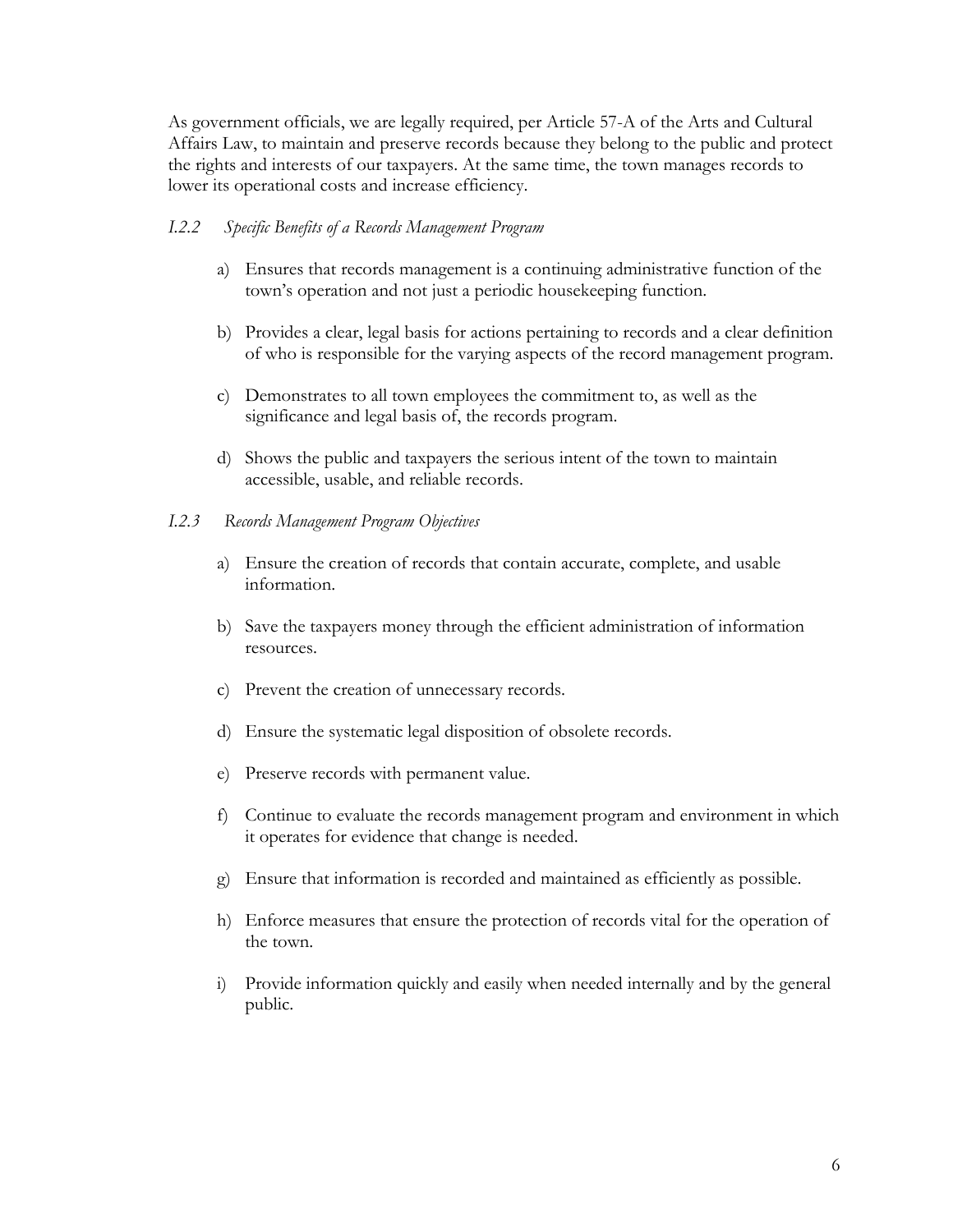## <span id="page-6-0"></span>I.3 Records Management Program Responsibility

#### *I.3.1 Town Clerk is Records Management Officer (RMO)*

Under the provisions of Article 57-A, Arts and Cultural Affairs Law ("Local Government Records Law") the Town Clerk of the Town of Big Thunder is automatically the Records Management Officer (RMO), and the Town will notify the State Archives each time a new Town Clerk takes office.

#### *I.3.2 Records Management Duties of the Town Clerk*

- a) Initiate, coordinate, and promote the systematic management of the town's records in consultation and cooperation with other town officers and the Records Advisory Board.
- b) Work with department heads to guide the development and application of records management practices for town offices.
- c) Ensure the legal destruction of obsolete records.
- d) Serve as chairperson of the Records Advisory Board.
- e) Compile and maintain an updated list of town records.
- f) Provide appropriate storage for records that have not met their legal retention period.
- g) Ensure the sound management of archival records and their availability for research.
- h) Consult as necessary with the State Archives and other state agencies involved in records creation and management, such as the State CIO/Office for Technology (CIO/OFT) and the Office of Court Administration (OCA).
- i) Promote the records management program, especially its contribution to efficient operation and its overall savings to taxpayers.
- j) Coordinate the development of funding strategies to improve the management of town records, including the submission of LGRMIF grant applications.
- k) Participate in developing information technology systems.
- l) Ensure staff have adequate records management training and training in these policies and procedures.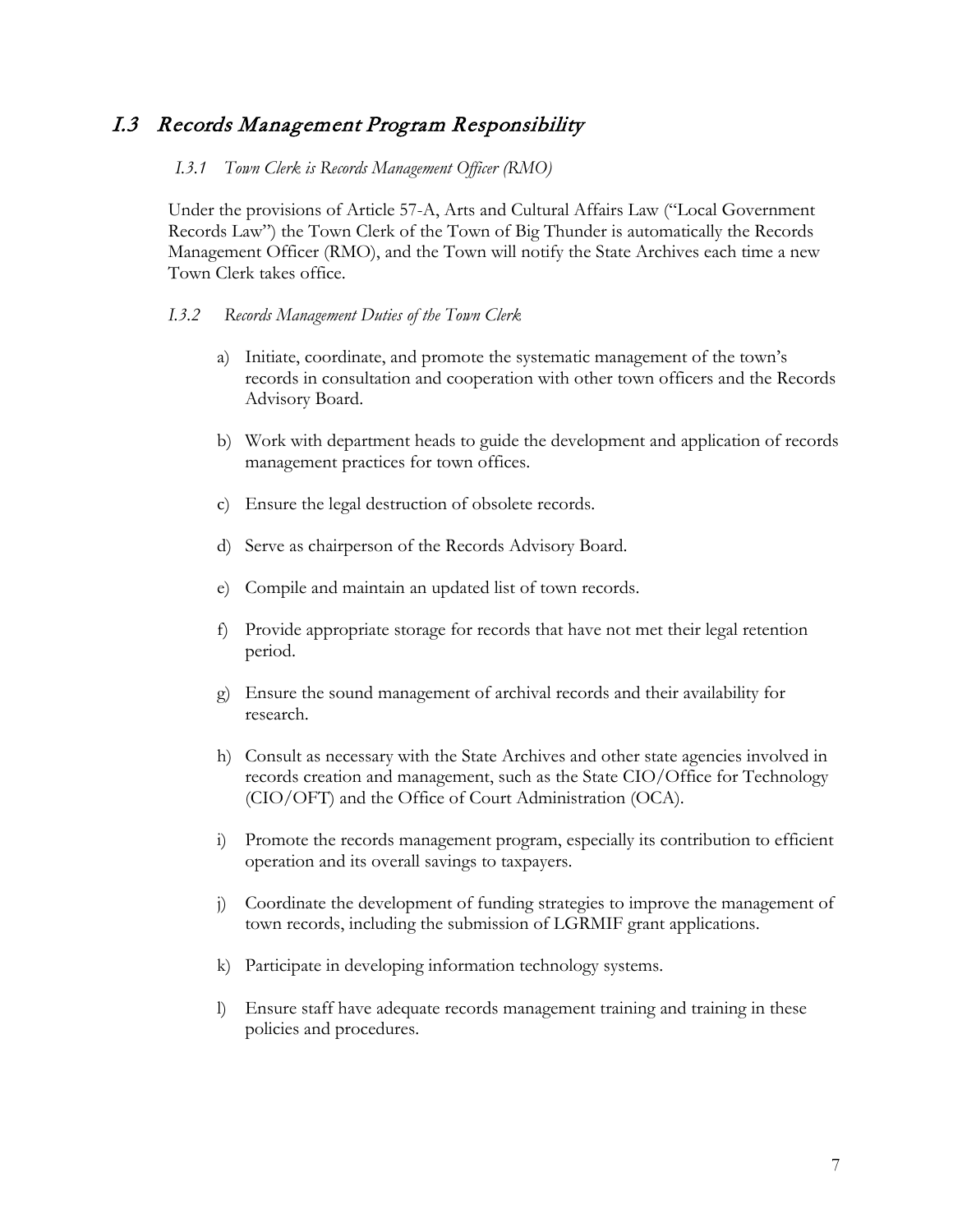#### *I.3.3 Records Advisory Board\**

The Town Clerk is Chair of the Records Advisory Board.

The Records Advisory Board will consist of liaisons from all departments. The Town Historian will serve as an ex-officio member of the board*.* 

The board may include members of the general public as board members see fit.

*\*[Some Local governments may not have a Records Advisory Board due to their size or structure, but one should be established if at all possible. Such a board is useful to coordinate records management at all departments, including those not located at Town Hall.]* 

The Records Advisory Board will have the following duties:

- a) Provide advice to the Town Clerk on the development of the records management program
- b) Periodically review records inventories for completeness and accuracy
- c) Periodically review the performance of the program and propose improvements
- d) Provide advice on the appraisal of records for archival value
- e) Actively support and promote the records management program

The RMO will provide for the scheduling of meetings on an as-needed basis.

All actions of the Board require a quorum. A quorum consists of the chairperson or designated alternate, plus a majority of board members or appointed alternates.

Board actions and recommendations will be decided by consensus or by a simple majority vote of members present at the meeting.

#### *I.3.4 Records Management Coordinator*

The town RMO has designated the deputy town clerk as an assistant with records management activities*.\** 

*\*[This designation is especially recommended for large towns where the Town Clerk has various other important administrative responsibilities.]*

#### *I.3.5 Records Management Office Liaisons*

Each department must designate a specific staff person as records liaison. The liaisons serve on the Records Advisory Board. The Town Clerk (as Records Management Officer) will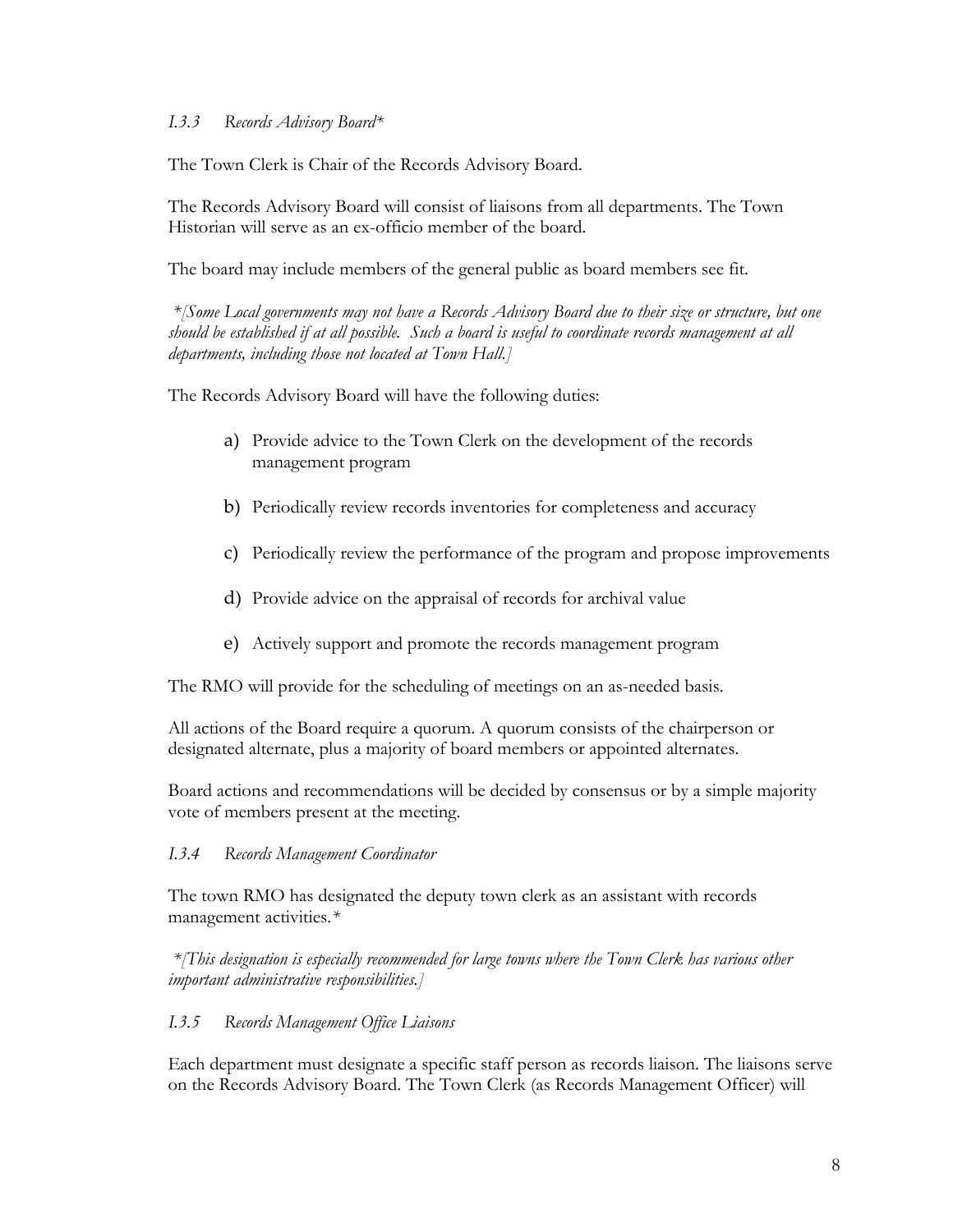maintain an updated list of liaisons and communicate records management policies to them on a periodic basis (see the Appendix).

#### *I.3.6 Supervisor and Town Board*

The Town Supervisor and Town Board authorize the responsibilities outlined in this records management manual and authorize the development of the policies and procedures within this manual. In general, the Town Supervisor and Town Board are responsible for supporting the work of the RMO, as are all officials of the town.

# <span id="page-8-0"></span>I.4 Ownership of Government Records

#### *I.4.1 Ownership of Government Records*

The records created and received in the transaction of town business belong to the town and are maintained by town personnel for the benefit of the public and all levels of government.

#### *I.4.2 Active Records*

Records that are still being actively used may remain in the town department that created them.

#### *I.4.3 Inactive Records*

By law, the Town Clerk (as Records Management Officer) has physical custody but not ownership of inactive records, even if the records are maintained in a storage area under the clerk's control.

#### *I.4.4 Records Created by Contractors for the Town*

All records produced by any consultant or other contractor (architect, lawyer, engineer, consultant) for the Town of Big Thunder are the property of the town. The contractors may, however, retain copies of these materials for their own records. All pertinent contracts will include these stipulations concerning records.

#### *I.4.5 Court Records*

The New York State Office of Court Administration has jurisdiction over all town court records. Under the Uniform Justice Court Act, town justices have custody of their own records while they are in office. When the town justice leaves office, the records must be transferred to the custody of the town clerk. The town clerk, with permission from a presiding justice, grants access to inactive court records.

#### *I.4.6 Vital Statistics*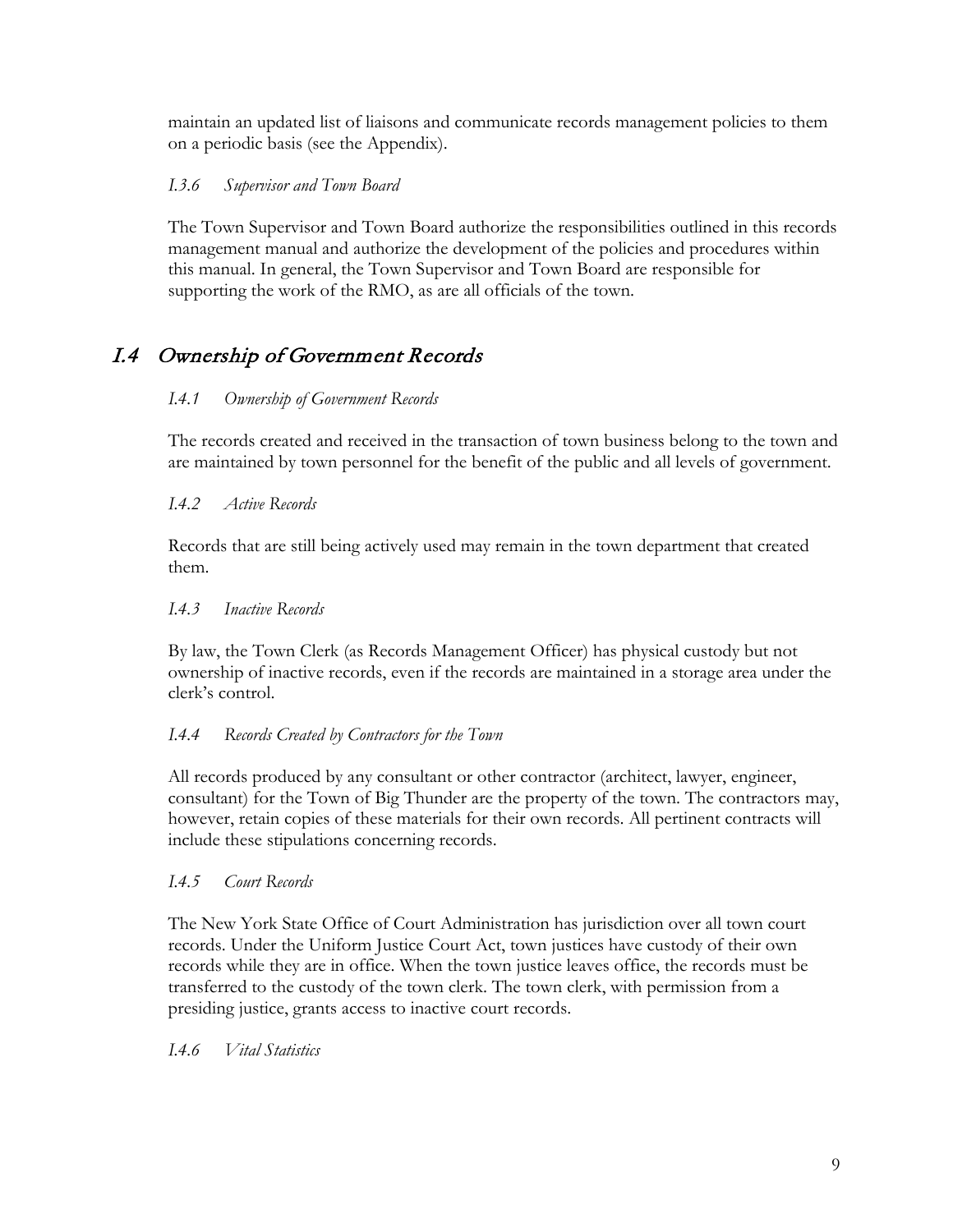Vital statistics created after 1880 are records of the State of New York, under the oversight of the Department of Health (DOH). The Town Clerk, as Registrar of Vital Statistics, is considered an agent of DOH. While these records are created and held by the town, DOH maintains regulatory authority over how they are maintained, accessed, and disposed of.

## <span id="page-9-0"></span>**II Creation of Records**

## <span id="page-9-1"></span>II.1 Official Copies of Records

#### *II.1.1 Definition of "Official Copy"*

Each records series in the town is either

- a) The official copy (sometimes called the "record copy") of that series that needs to be kept for meeting the official retention period, or
- b) A duplicate copy of that series (or individual records contained in the series) that may be destroyed when no longer needed unless that duplicate copy is covered by a separate item on *Schedule MU-1* or the OCA or Department of Health (DOH) schedules.

#### *II.1.2 Identifying the Official Copy*

The department that created or received the record holds the official copy.

#### *II.1.3 Definition of Non-records*

Certain published materials (e.g., copies of state laws and guidelines) as well as books are considered library materials under law, unless they are part of specific records series. These materials can be destroyed when no longer needed by town departments.

#### *II.1.4 Microfilm or Electronic Records as Official Copy*

If the town has duplicated paper records with microfilm or imaging, the microfilm or digital images can be considered the official copy, assuming that the town has followed requirements outlined in State Archives regulations (Section 185.8, *8NYCRR*). Electronic copies must be accessible and usable for the entire required retention period. The original records can then be disposed of unless they need to be retained because they predate 1910 and/or possess intrinsic value.

## <span id="page-9-2"></span>II.2 Standards for Records Creation

*II.2.1 Formats for Records Filed with the Government*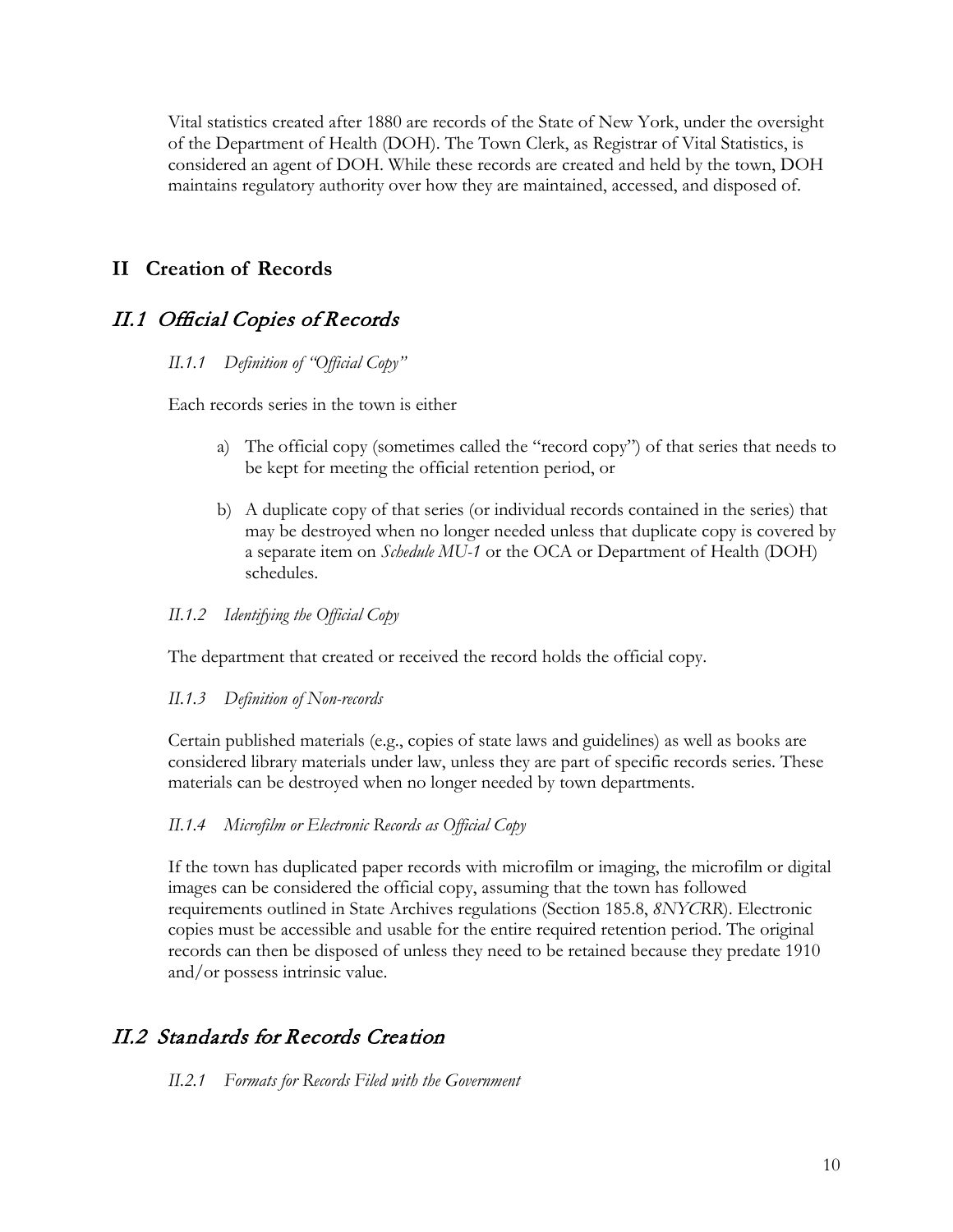Town officers, working with the Town Clerk (as Records Management Officer), will determine when the town will require that records filed with the town be created in a certain format, if legally permitted. The reasons for such requirements would be to ensure that the records are filed in the most usable form and prevent against having to convert the records at town expense.

#### *II.2.2 Required Format for Plans Submitted by Architects and Engineers*

The Town of Big Thunder requires that any final plans or designs for town buildings or properties be submitted in a computer-aided design (CAD) format compatible with the town's CAD system, and that electronic copies of maps and other spatial data files be submitted in a format compatible with the town's Geographic Information System (GIS).

## *II.2.3 Use of Compatible Software and Hardware within the Town*

The Town of Big Thunder is dedicated to ensuring that all offices within the town can share data easily. Before purchasing any software, a town department must contact the Town Clerk (as Records Management Officer), who will work with the town's computer support vendor to ensure compatibility.

Purchase and use of all peripheral devices such as scanners, digital cameras, personal desk assistants, and other mobile devices must be approved by the RMO.

#### *II.2.4 Production of Archival Records on Durable Media*

To ensure the preservation of archival records, town departments need to consider what materials to use to produce such records. For example, the Town Clerk uses heavy, highquality, alkaline paper for the official copy of town annual reports, minutes, and proceedings.

Other archival records generated by the town should be produced on high-quality, alkaline paper or produced in such a way that they can be microfilmed, scanned, or migrated easily.

## <span id="page-10-0"></span>II.3 Forms Management

#### *II.3.1 Approval and Control of Forms*

The Town Clerk (as Records Management Officer) is responsible for monitoring the development of town forms to ensure that any proposed form

- a) is necessary to collect standardized information
- b) does not overlap or duplicate existing forms
- c) follows the town's design requirements

The Town Clerk will retain an up-to-date master file of all current and approved forms.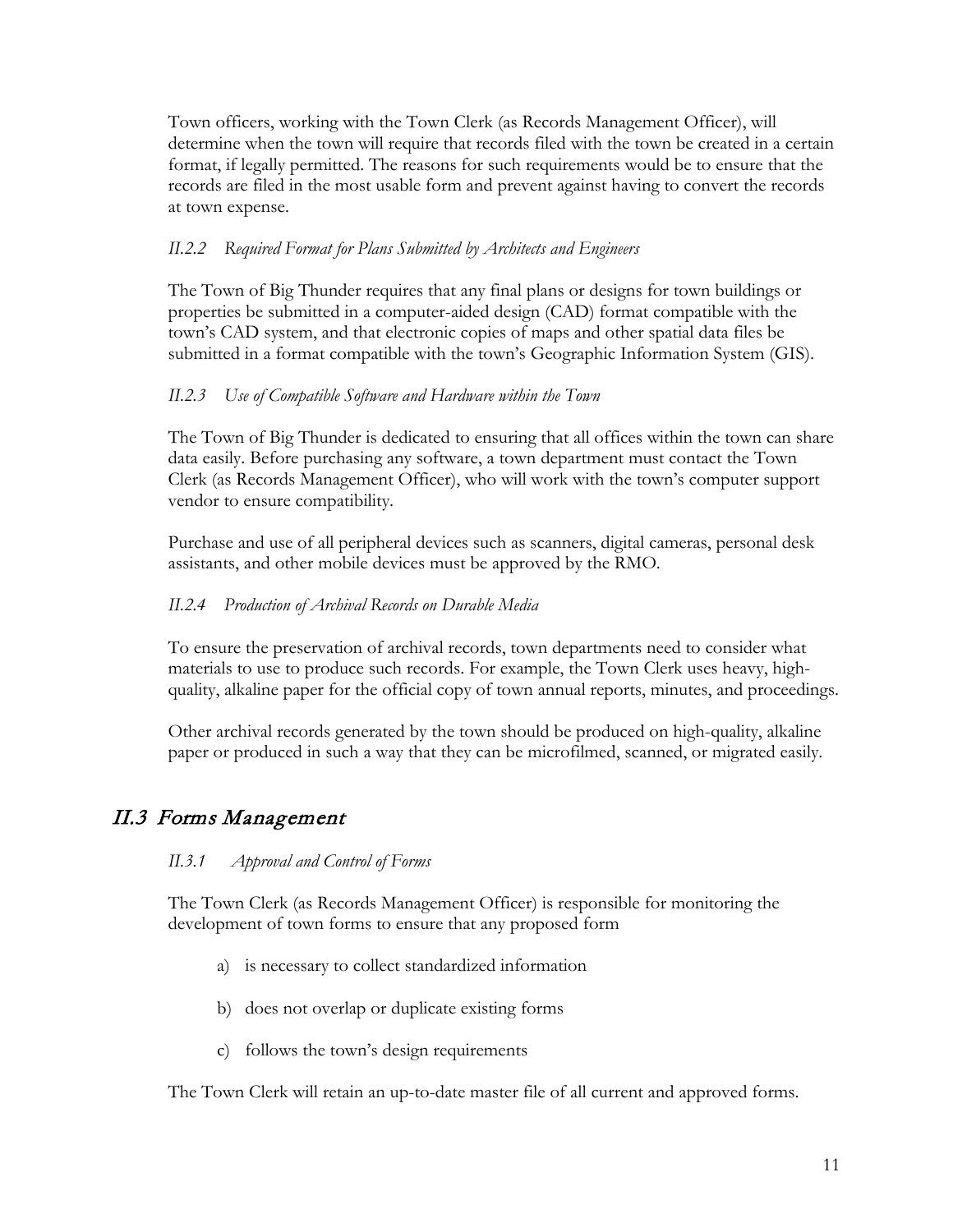#### *II.3.2 General Forms Design*

When designing forms, take into account the information needed, how it will be used and who will use it.

Include concise and clear instructions on all forms.

Include enough space to record the requested information

Each form must include, in a conspicuous manner, the:

- a) Name of the town
- b) Name of the department in charge of the form
- c) Mailing address and telephone number

Do not include the names of personnel on forms, since that would require more frequent updating.

#### *II.3.3 Design of Electronic Forms*

Electronic forms are those forms the town makes available via email and on the town's web site.

Users must be able to fill out electronic forms online.

Design electronic forms so that they may be submitted over the Internet or printed out and mailed to the town.

Design electronic forms so users can tab from field to field in the form sequentially.

#### *II.3.4 Forms Review*

The Town Clerk and Records Advisory Board will formally analyze each of the town's forms every few years.

This analysis should include interviews with staff and should cover

- a) whether the forms are being used
- b) whether the forms are still meeting the needs of the town
- c) whether changes in town functions require changes to the forms

#### *II.3.5 Disposition of Forms*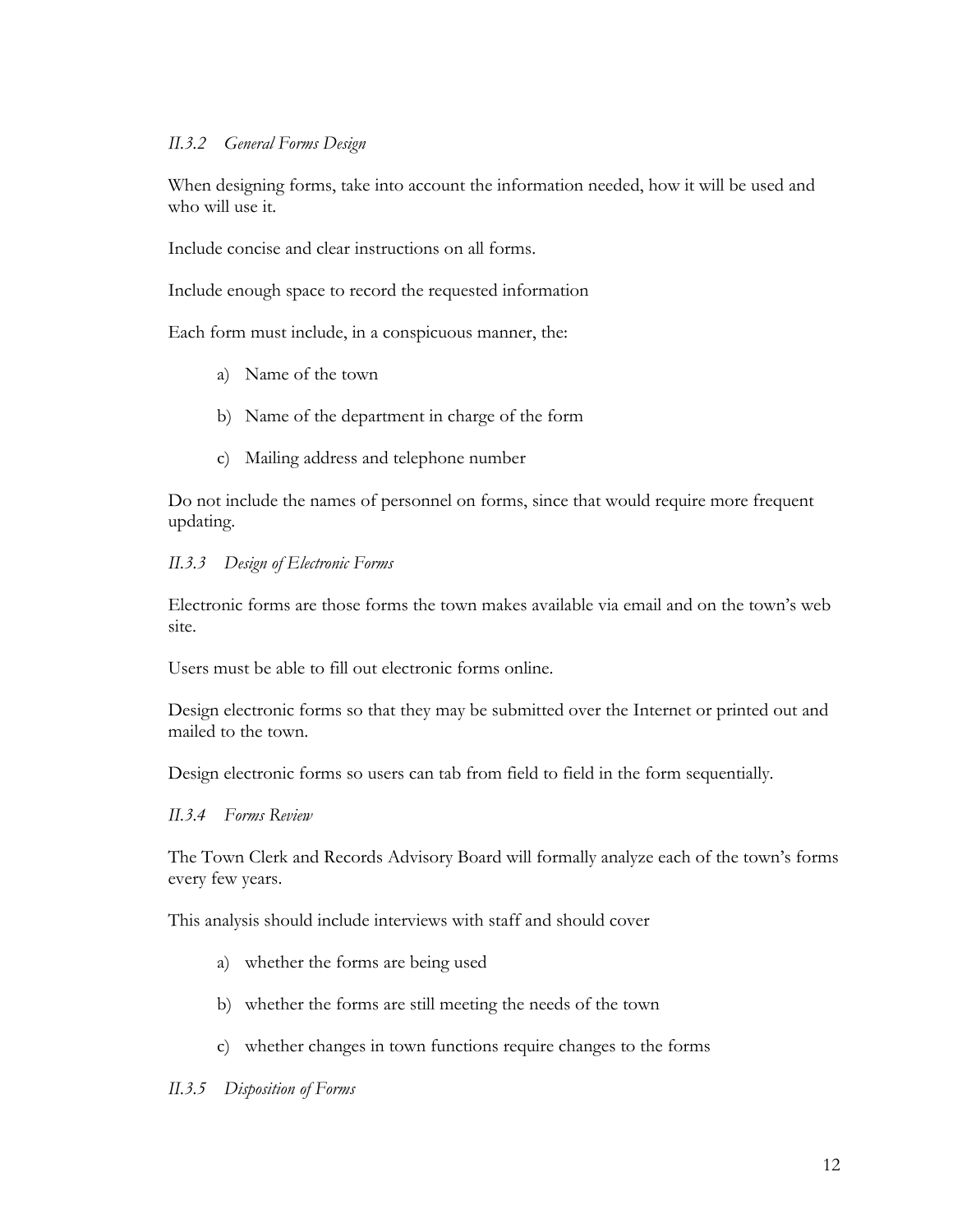Whenever a form is retired or superseded, the town department using that form must be sure to destroy all blank copies of the obsolete form.

## <span id="page-12-0"></span>II.4 Producing Minutes of Hearings and Public Meetings

The Town Clerk (as Records Management Officer) ensures that all hearings and public meetings are recorded in audio or video recordings and transcribed properly by following acceptable standards and procedures. The Town Clerk will maintain the recording media for four months or until any questions related to the hearing or meeting have been resolved.

The Town Clerk is responsible for ensuring the minutes are created electronically and added to the town's full-text searchable program.\*

*[This is a generic term meant to represent several commercial options available for making meeting minutes full-text searchable. This town has chosen specialized search software over manual indexing to locate information in meeting minutes.]* 

## <span id="page-12-1"></span>**III Retention and Disposition of Records**

## <span id="page-12-2"></span>III.1Retention Schedules

#### *III.1.1 Adoption of Appropriate Retention Schedules*

The Town of Big Thunder has adopted and follows the State Archives' *Records Retention and Disposition Schedule MU-1* ("*Schedule MU-1*"). Each town department follows the minimum retention periods outlined in the office retention schedule developed by the town clerk for that department from the *Schedule MU-1*. (See Appendix for copies of office retention schedules.) The Town Clerk will contact the State Archives if records are not covered in the *Schedule MU-1*.

#### *III.1.2 Disposition of Court Records*

Each town justice must follow the current *Records Retention and Disposition Schedule for Criminal Records of the Criminal Court* and *Records Retention and Disposition Schedule for Civil Records of Civil Court* from the Office of Court Administration (OCA).

When a town justice decides that the records have met their retention and may be disposed of, the justice must complete the Records Disposition Request Forms for these records and submit them to the Town Clerk. In addition, forms must be prepared and submitted to OCA for its approval. (See Reference Materials.)

When approval is received for disposition of court records from the above office, the town justice must follow the Unified Court System's current Records Management Policy.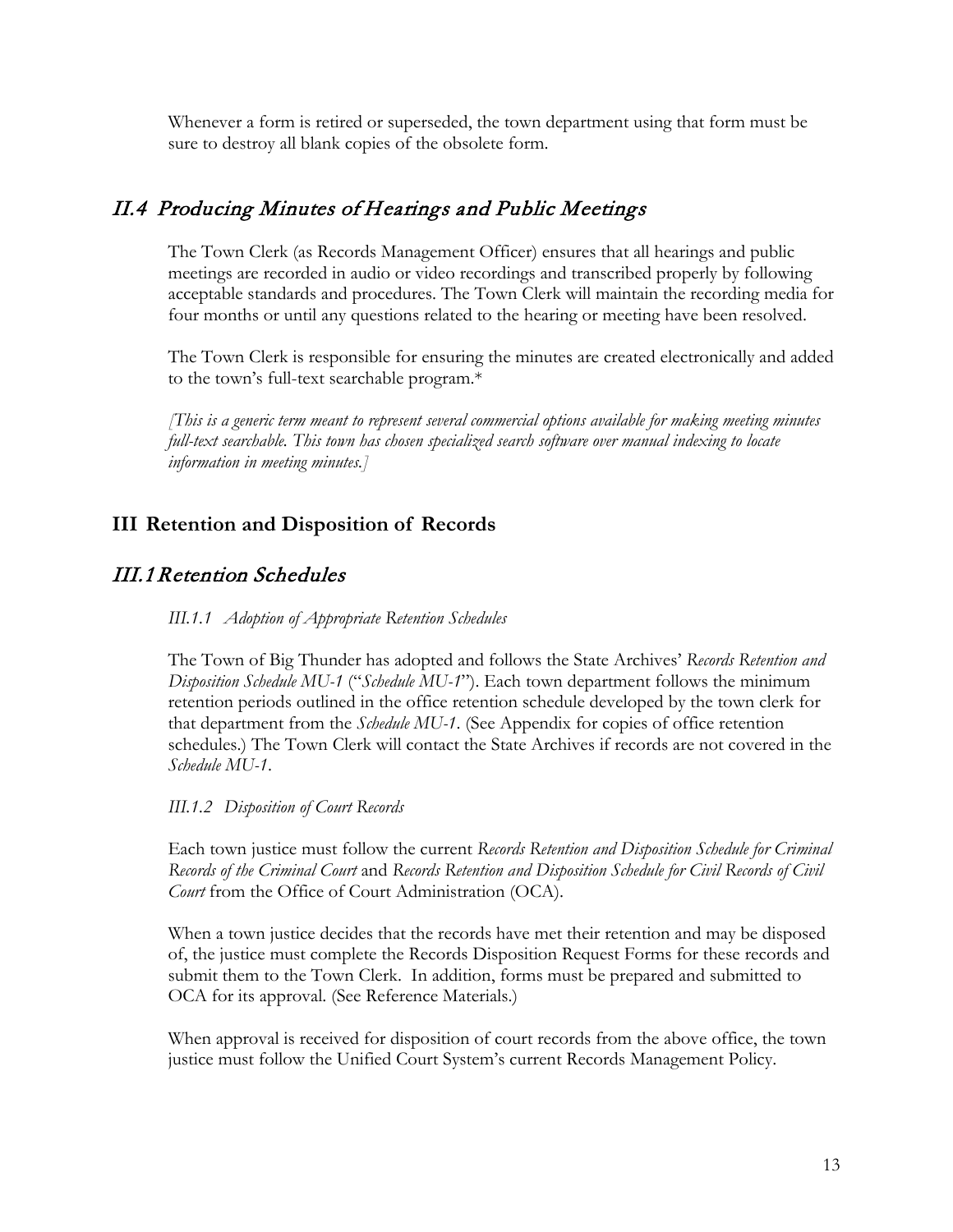Inactive court records (records of a justice who has left office) must be transferred to the physical custody of the Town Clerk. Permission to access those records must be granted by a presiding justice.

#### *III.1.3 Disposition of Vital Statistics Records*

Records of births, deaths, and marriages (dating after 1880) have been scheduled in the agencyspecific records schedule for the Department of Health. If questions arise, the Town Clerk will contact the State Archives and/or the Department of Health.

#### *III.1.4 Disposition of Canceled Obligations*

The disposition of canceled obligations (including bonds and notes) is covered by Section 63.10 of the Local Finance Law and Part 55 of *2NYCRR*. If questions arise, the Town Clerk will contact the State Archives and/or the Office of New York State Comptroller.

#### *III.1.5 Exceptions to General Retention Rules*

In some situations, the regular rules concerning the retention of records do not apply. Town departments must keep in mind the following exceptions:

- a. In the event of legal proceedings, FOIL requests, and audits, the town must retain the corresponding records until the event has totally concluded.
- b. If the record is not covered by an item on the *Schedule MU-1*, then a department must contact the Town Clerk, who will work with the State Archives to develop a retention schedule item covering these records.
- c. If a town department has decided to retain its records for longer than the mandated minimum, the town will alert the Town Clerk, who will note this in the office retention schedule for that department.
- d. If records are damaged by a disaster, the Town Clerk (as Records Management Officer) will seek permission from the State Archives to dispose of the records if their retention periods have not been met.
- e. Records predating 1910 cannot be disposed of without express written approval by the State Archives. These special disposition requests are handled by the Town Clerk (as Records Management Officer).
- f. If records are appraised as archival.

#### *III.1.6 Appraising Records*

The Town of Big Thunder may believe that certain records that have been assigned less than permanent retention warrant permanent preservation for historical research and other reasons.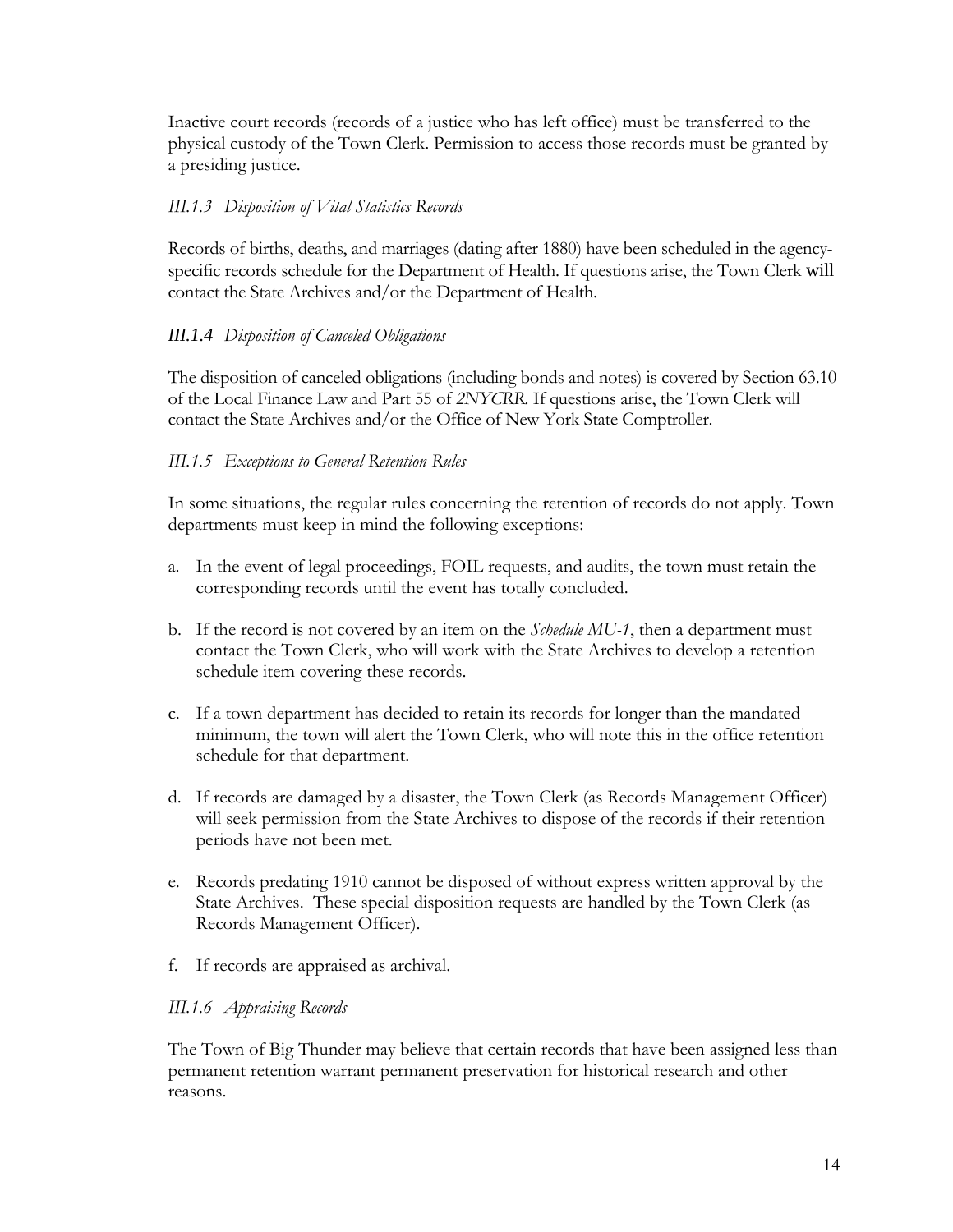The Town Clerk (as Records Management Officer) will coordinate an appraisal of these records with the Records Advisory Board to determine if the records are in fact archival and require permanent retention.

If the Records Advisory Board determines by consensus that the records are archival, the town will retain the records permanently.

If the Records Advisory Board determines by consensus that the records are not archival, the town will dispose of the records according to the retention period stipulated in the *Schedule MU-1*.

## <span id="page-14-0"></span>III.2Records Disposition

#### *III.2.1 Documenting Disposition*

Town personnel will not destroy or otherwise dispose of records before obtaining a Records Destruction Authorization Form signed by the Town Clerk and the appropriate department head:

- a) To document that the department head and the Town Clerk (as Records Management Officer) authorized disposition of the records
- b) To document that the records were actually disposed of in accordance with records retention requirements

The Town Clerk will maintain a file of completed Records Destruction Authorization Forms.

For records requiring an extension to their retention period, a revised disposition date will be negotiated with the department and entered into the appropriate office retention schedule.

#### *III.2.2 Methods of Destruction*

The Town of Big Thunder will make every attempt to see that all obsolete town records are disposed of through recycling.

However, prior to recycling, the town will make certain that all confidential records are shredded or destroyed by other means that ensure confidentiality. Computer hard drives containing confidential information should be cleared ("ghosted") prior to disposal of the hardware.

The Town Clerk (as Records Management Officer) will arrange for appropriate records disposal.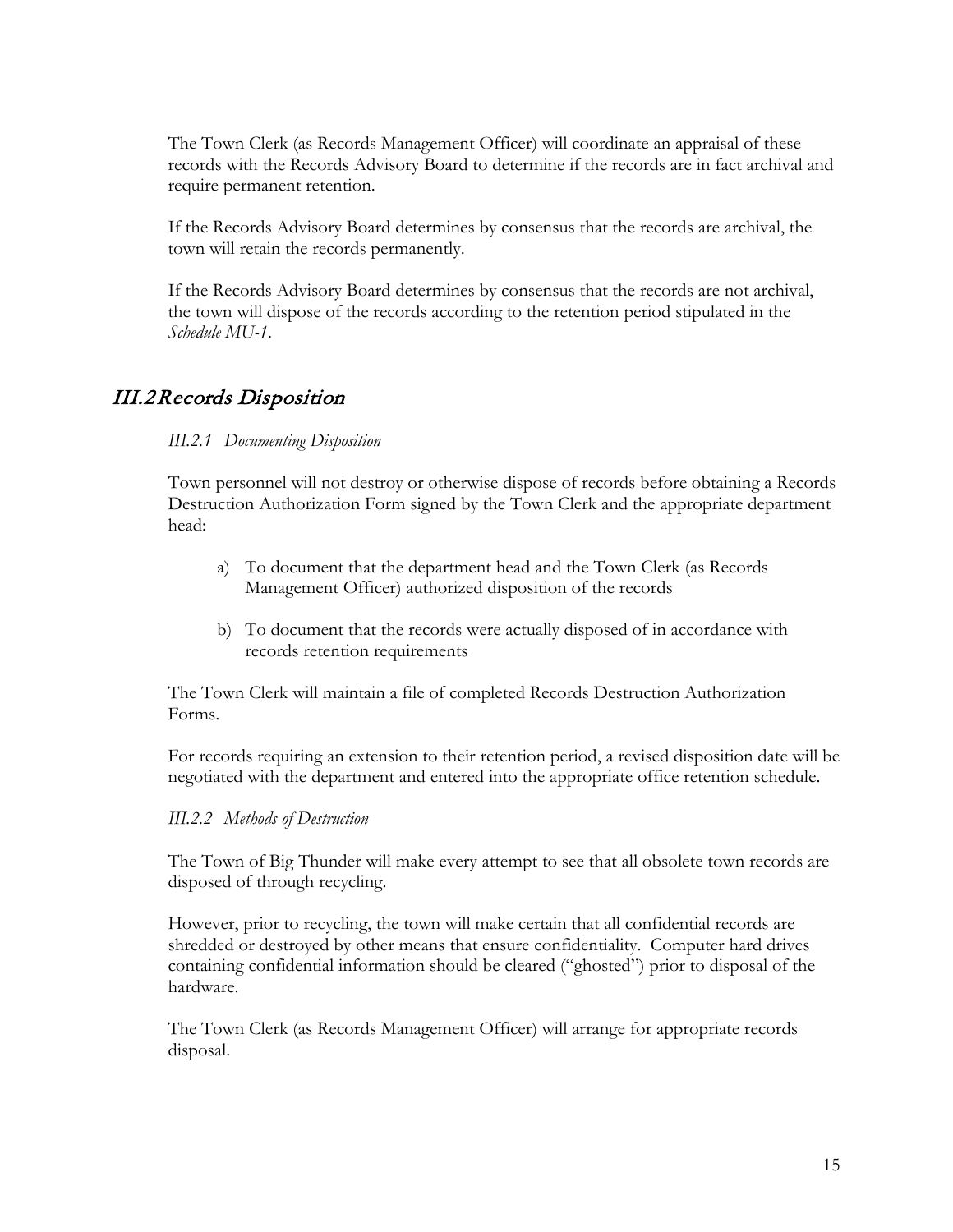#### *III.2.3 Donation as a Form of Disposition*

Disposition may include the donation of records to the Big Thunder Historical Society, the Big Thunder Free Library, or another repository. All cases of donation will be documented with a Deed of Gift form signed by the Town Clerk.

#### *III.2.4 Disposition Day*

In May of every year, the Town Clerk of the Town of Big Thunder will announce a "Disposition Day" to encourage people to check the records in their offices, dispose of unnecessary records, and transfer inactive records to the Town Clerk's office for inactive storage.

## <span id="page-15-0"></span>**IV Storage and Preservation of Records**

## <span id="page-15-1"></span>IV.1 Storage Supplies and Equipment

#### *IV.1.1 Purchase of Storage Equipment*

All town employees are encouraged to consult with the Town Clerk before purchasing records storage equipment. The Town Clerk can help identify equipment that will ensure the security and accessibility of records while maximizing use of space.

#### *IV.1.2 Shelving Units*

Shelving units for records storage must meet specifications outlined in State Archives Publication #65, *Recommendations for Shelving for Inactive Records Storage*.

#### *IV.1.3 Records Storage Cartons*

Generally, the town will use standard double-walled, cubic-foot records storage cartons to store its inactive records. Town staff must consult with the Town Clerk when non-standard storage cartons are needed.

#### *IV.1.4 Storage of Master Microfilm Rolls*

The town will store all master microfilm with a commercial records storage vendor, as arranged by the Town Clerk (as RMO).

#### *IV.1.5 Storage Environment*

The town will strive to ensure that storage conditions for all records are at least relatively consistent, with moderate temperature and humidity throughout the year. The Town Clerk will monitor the records storage area for signs of dampness or mold, and the area has been equipped with a flood alarm.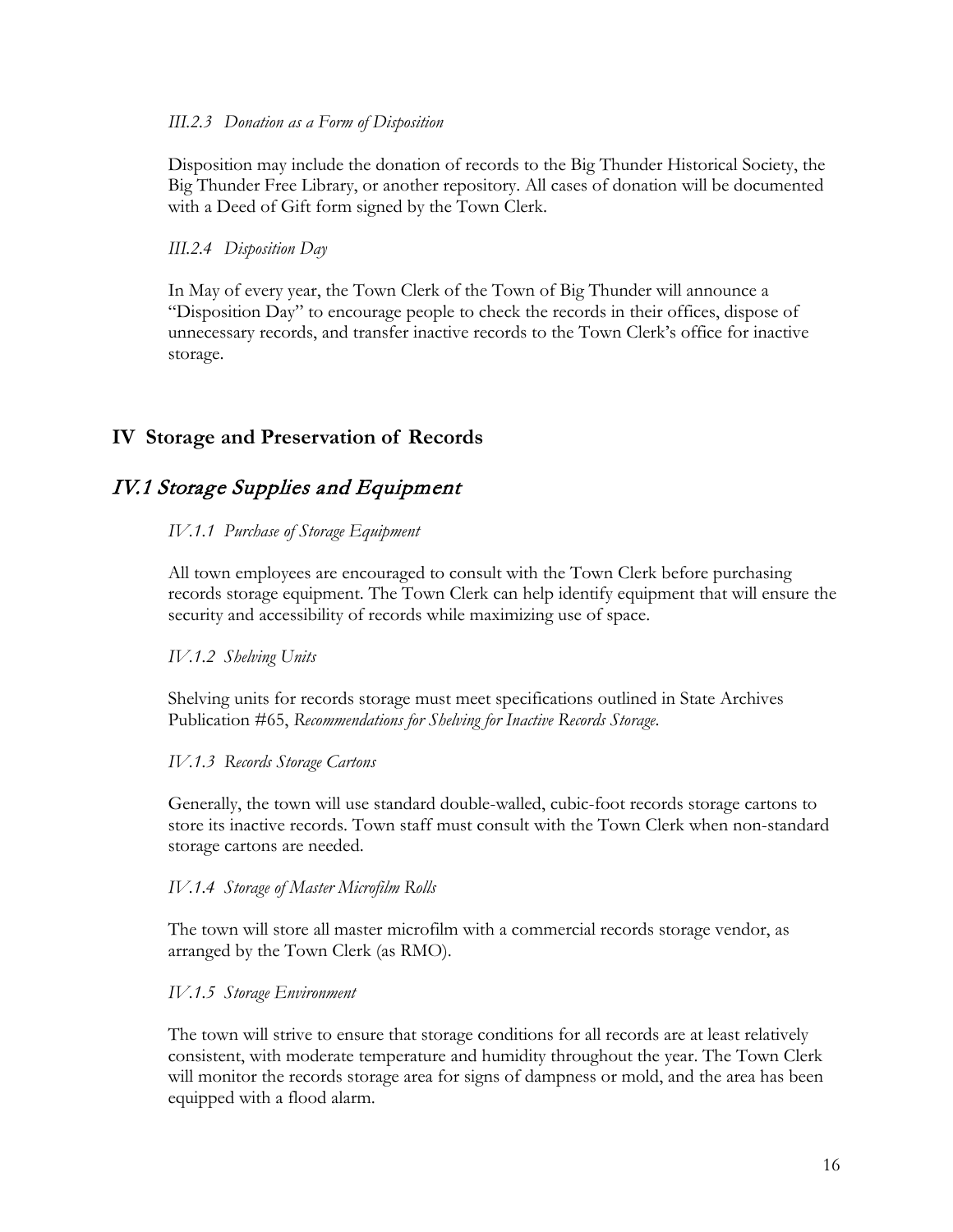## <span id="page-16-0"></span>IV.2 Inactive Records Storage

#### *IV.2.1 Determining What Records to Transfer to Inactive Storage*

Department staff should refer to their office retention schedule (see the Appendix) to decide what records are inactive and can be transferred to the town's inactive records storage area. Departments should also consult the Town Clerk (as Records Management Officer) when this need arises.

#### *IV.2.2 Preparing Records for Transfer to Inactive Storage*

Each department is responsible for boxing its records for inactive storage.

Standard records storage cartons are available through the Town Clerk. Each department must box its records in standard records cartons, unless the size and format of the records requires storage in nonstandard containers.

#### *IV.2.3 Preparing the Records Transfer List Form*

Once the boxes are ready, the department should complete a Records Transfer List Form for records stored by the town.

#### *IV.2.4 Records Delivery to Inactive Storage*

After receiving a completed Records Transfer List Form, the Town Clerk (as Records Management Officer) will coordinate delivery of records to the inactive records storage area.

#### *IV.2.5 Labeling Records Storage Boxes*

Every records center box in town storage areas will include an official Records Storage Carton Label affixed to the front end of the box. This label will include the record series title (i.e., "Purchase Orders"), years (i.e., "1998"), and range (i.e., "3001-4448") as well as the date of disposition (or "PERMANENT" for permanent records).

## <span id="page-16-1"></span>IV.3 Storage and Preservation of Electronic Records

#### *IV.3.1 Backup Procedures*

The town's computer support vendor will be responsible for maintaining the backup system, which backs up all records, information systems, and software applications on the town-wide Local Area Network (LAN) on a daily and weekly backup schedule. Staff should back up working documents and other corporate files that are maintained on their personal computers.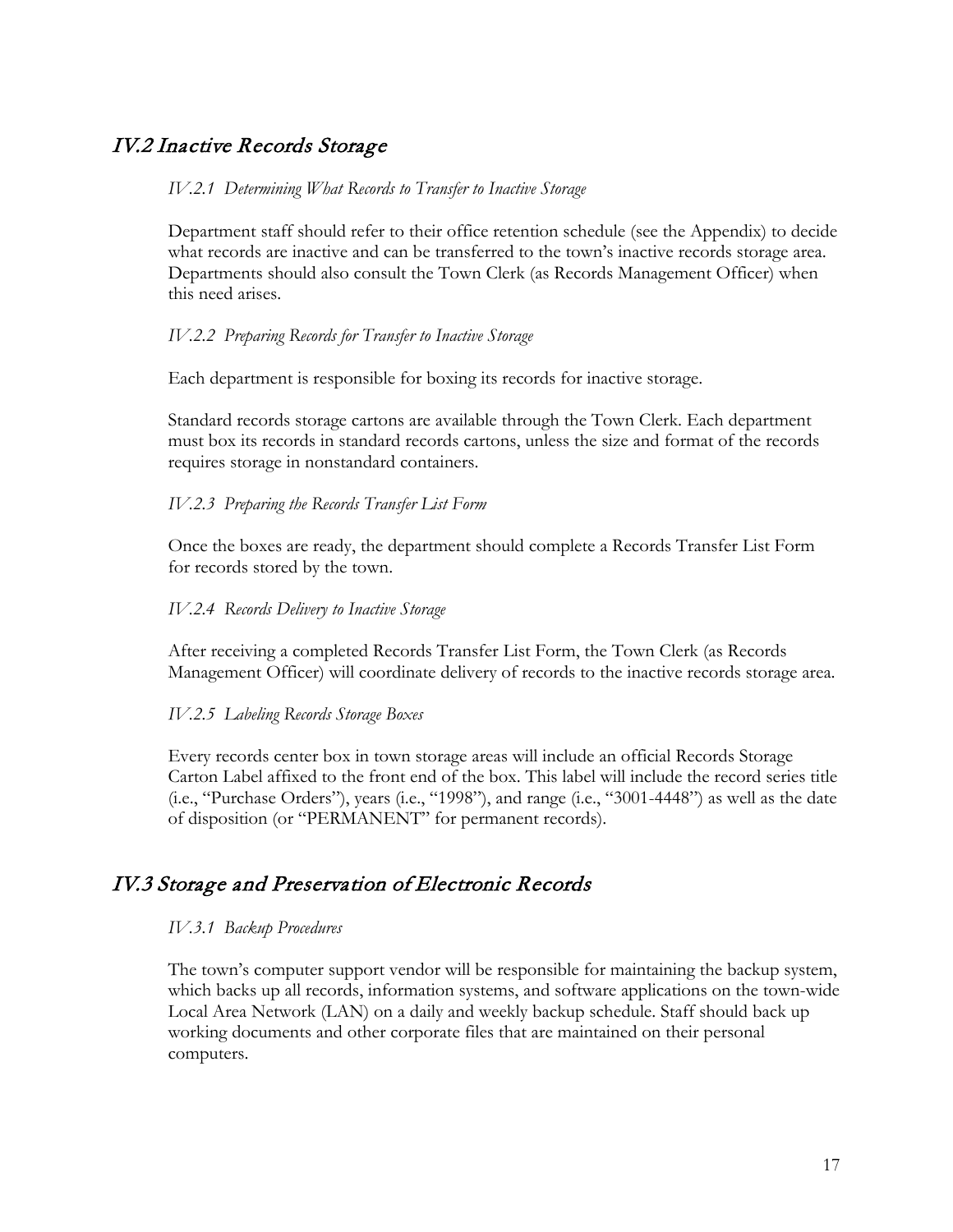Daily and weekly backups will be stored offsite. (See the Appendix for Electronic Records Systems Procedures.)

*IV.3.2 Use of Backups*

Backups are intended as a disaster management measure in case a sudden, unexpected event destroys or prevents access to the records system. Backups are not intended as a preservation measure. The town clerk will create and maintain a duplicate, uncompressed copy of vital or archival electronic records, such as the town's collection of scanned images.

# <span id="page-17-0"></span>IV.4 Imaging and Microfilming

#### *IV.4.1 Imaging/Microfilming Contracts*

The Town of Big Thunder will reformat all of its records using an imaging/microfilming vendor, and the town will maintain service contracts in all such instances (see Appendix for examples). The contract will follow guidelines that the town uses for other contracts and in addition it will follow the guidelines outlined in State Archives Publication #77, *Managing Imaging and Micrographics Projects* and Publication #9, *Producing High-Quality Microfilm.*

#### *IV.4.2 Storage of Microfilm Masters*

The Town of Big Thunder will store all its master microfilm offsite.

The Town Clerk (as Records Management Officer) will ensure that

- a) the town's micrographics storage vendors will store microfilm according to professional standards
- b) the storage facility is located outside of the immediate geographic region of the town
- c) microfilm copies of any film, in case of a disaster, can be retrieved within 24 hours

#### *IV.4.3Use Images*

Microfilm is produced as a master copy only. The Town Clerk will arrange for a copy of the microfilm to be made available in digital format on CDs. Those records requiring access by all town staff will be downloaded and filed on the town's LAN.

#### *IV.4.4 Maintenance of Images*

The Town of Big Thunder will maintain procedures that provide detailed information on the imaging system's records throughout their life cycle. Such procedures include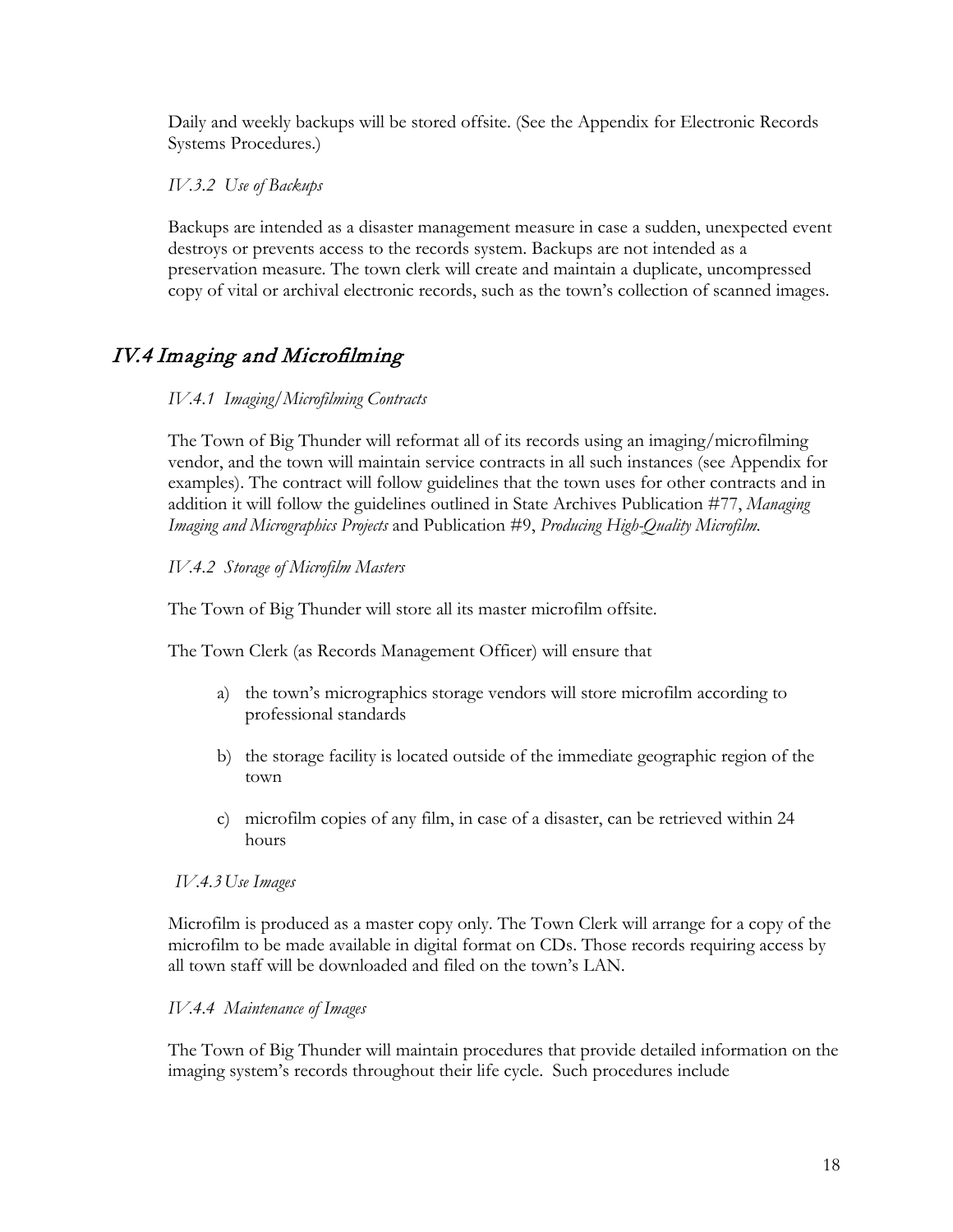- a) the steps leading up to the storage of records
- b) plans for redressing tampering and deterioration
- c) the steps involved in the retrieval and destruction of records
- d) plans for technology migration
- e) the steps which ensure consistent quality control and problem resolution
- f) staff roles and responsibilities
- g) staff maintenance of operation logs and run schedules to document reliability of the system
- h) adequate facilities, policies, and procedures to ensure that records stored offline will be accessible, usable, and understandable for as long as they are needed.

## <span id="page-18-0"></span>IV.5 Records Security

#### *IV.5.1 Physical Security*

All offices holding records, including records on office personal computers, will be locked at the end of each day.

Active records that require extra security, including confidential records, will be stored in locking filing cabinets.

The records storage area will be locked whenever there is no immediate need to enter it. Distribution of keys to the records storage area will be strictly controlled by the Town Clerk.

#### *IV.5.2 Passwords*

Staff will be required to use passwords to access the LAN and the email system. Additional passwords may be needed for specific electronic applications (the financial management system, for example) to prevent unauthorized access. All staff are encouraged to use passwords to access files stored on their own personal computers as well. Password criteria and suggestions are found in the Appendix.

#### *IV.5.3 Electronic Records System Security*

Department managers will identify appropriate access rights to files on the LAN for each user. The level of user rights will be

a) none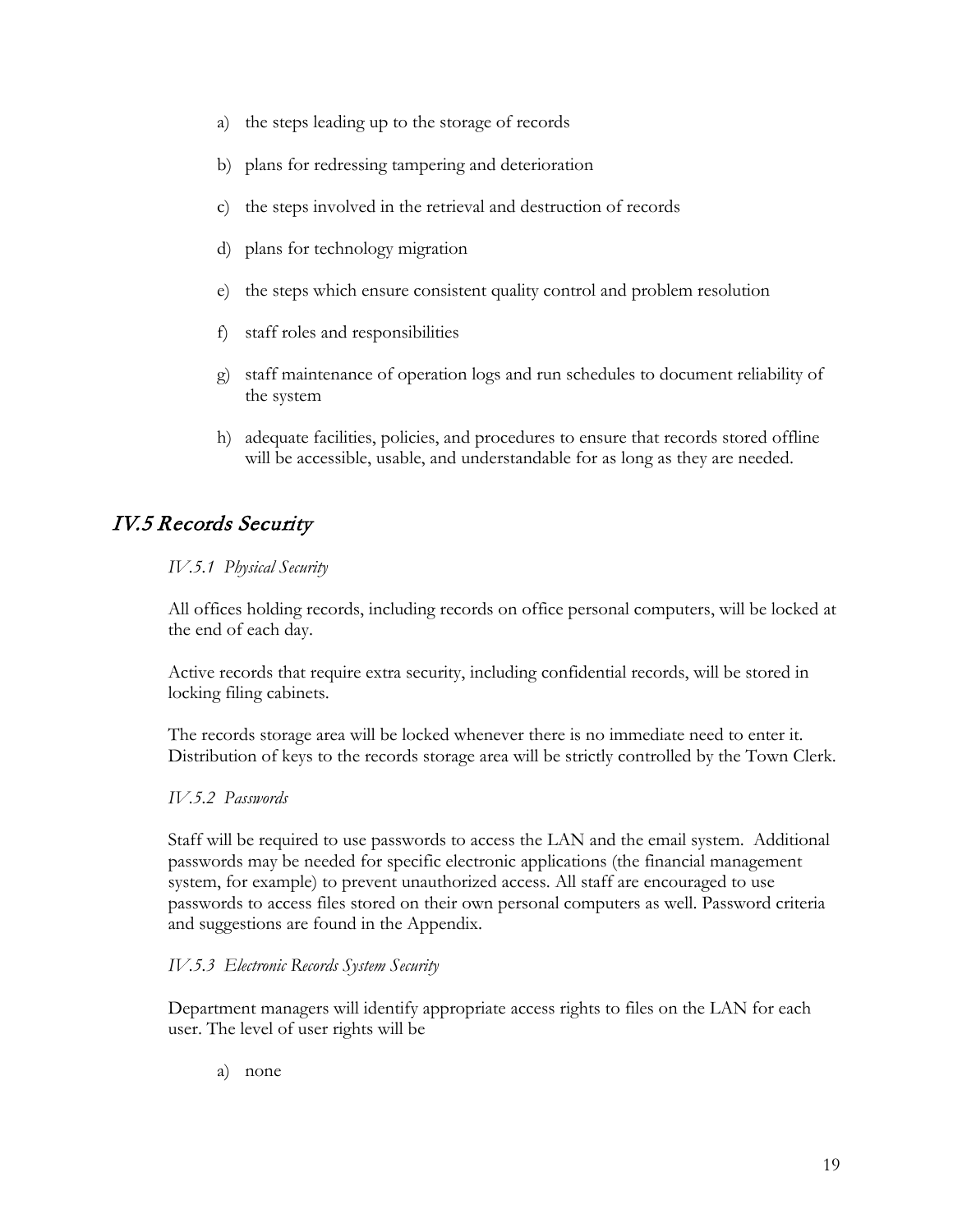- b) read rights only
- c) read and write rights for specific LAN files or folders

The Town Clerk will work with the computer support vendor to implement and maintain these access rights. Department managers should notify the Town Clerk if access rights need to be changed.

#### *IV.5.4 Computer Security*

The town's computer support vendor is responsible for providing virus detection software, keeping the software up to date, and informing employees of potential viruses. The vendor will also install and maintain appropriate firewalls.

Town employees have the responsibility to ensure they never install or run software from unknown sources and keep their computer software up to date. They must be sure any other computer used for town business—including their home computers—adheres to these guidelines

#### *IV.5.5 Response to Security Breaches*

Staff should be aware of electronic security policies, bulletins, and warnings developed by the state CIO/Office for Technology and available on that agency's website.

Local governments are required by Section 208 of the State Technology Law to disclose to New York State residents and three specific state agencies when records with personal private information was or may have been acquired by a person without valid authorization. The town has adopted a policy consistent with the terms of this statute, which is attached in the Appendix.

## <span id="page-19-0"></span>IV.6 Vital Records Protection

#### *IV.6.1 Identifying Vital Records*

The Town Clerk's office, in cooperation with individual departments and units, will identify and maintain a list of the vital records in each town department. (See Appendix for List of Vital Records.)

Vital records are those records whose loss would seriously impair the departments of the Town of Big Thunder from fulfilling their work requirements.

#### *IV.6.2 Methods of Protection*

The town uses two methods to protect its vital records: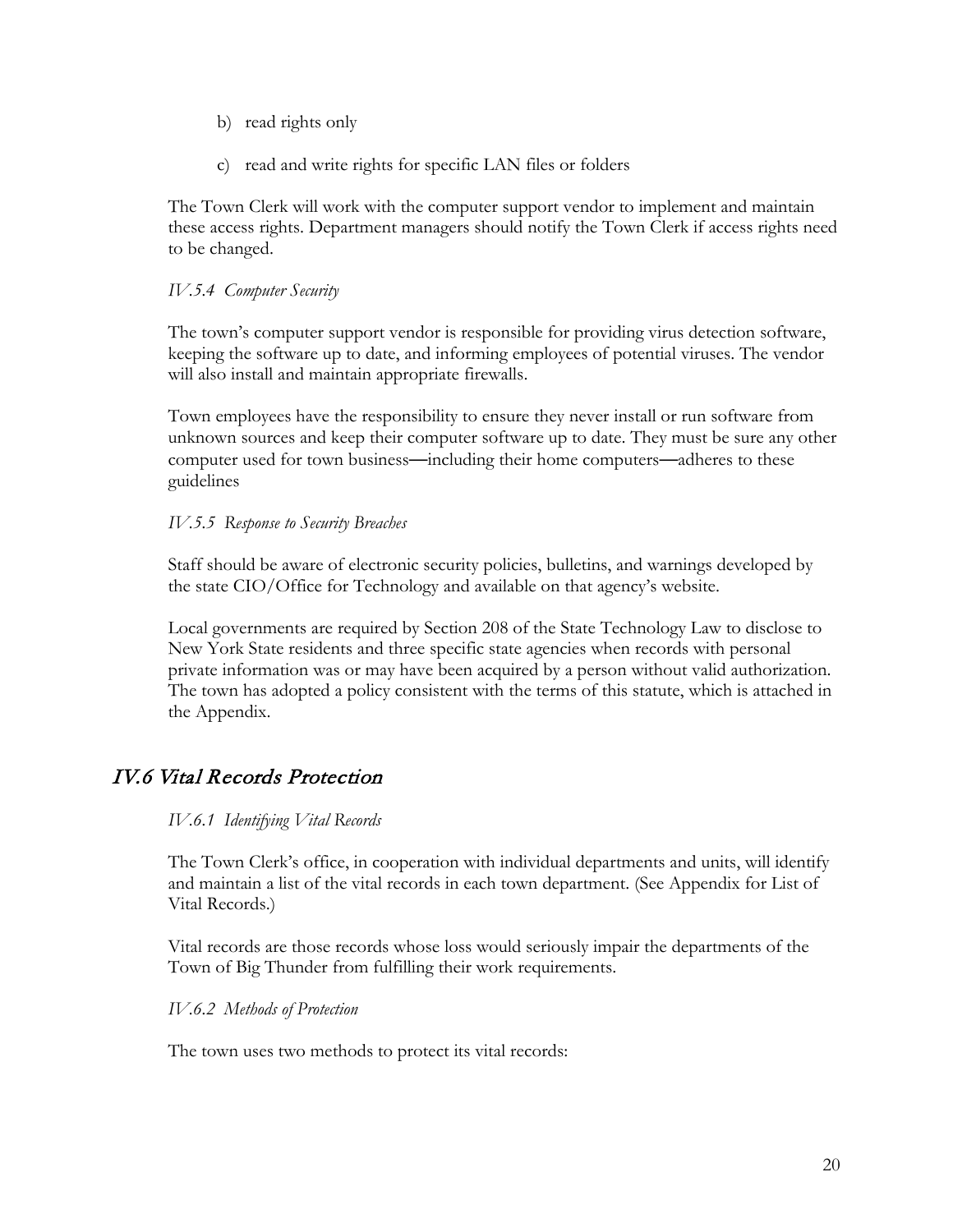- a) Protect onsite in fire-resistant cabinets and in a storage area with fire-resistant sheetrock and a fire suppression system.
- b) Protect by storing copies (including microfilm copies) in a safe, offsite location

At least once each year, the Town Clerk (as Records Management Officer) will review whether all vital records receive proper protection.

## <span id="page-20-0"></span>IV.7 Disaster Response Plan

#### *IV.7.1 Responsibility*

The Town Clerk will ensure that the Town of Big Thunder has an up-to-date disaster response plan that addresses how to respond to various disasters affecting town records. This plan should be incorporated into the town's overall disaster response plan. The county emergency services coordinator and the State Archives should be consulted for their expertise in this area.

#### *IV.7.2 Updating the Disaster Plan*

The Town Clerk (as Records Management Officer), working with the Records Advisory Board, is responsible for ensuring that the disaster response plan is evaluated and updated on a regular basis.

#### *IV.7.3Testing the Disaster Response Plan*

With any change to the disaster response plan, the Town Clerk (as Records Management Officer) and the Records Advisory Board will develop testing criteria for disaster response to determine their viability.

The Town Clerk's office and all other departments will carry out such testing, which currently includes annual tabletop testing and physical testing on an ad hoc, unannounced basis (to ensure it is a true test).

In addition to the Town Clerk and Town Supervisor, all department managers will be required to maintain a paper copy of this plan in their offices and at their homes.

## <span id="page-20-1"></span>**V Records Retrieval and Access**

## <span id="page-20-2"></span>V.1 Active Filing Systems

#### *V.1.1 Files Management*

Town officials are required to follow the practices outlined in the town's files management manual for files maintained in paper as well as in electronic format. This manual provides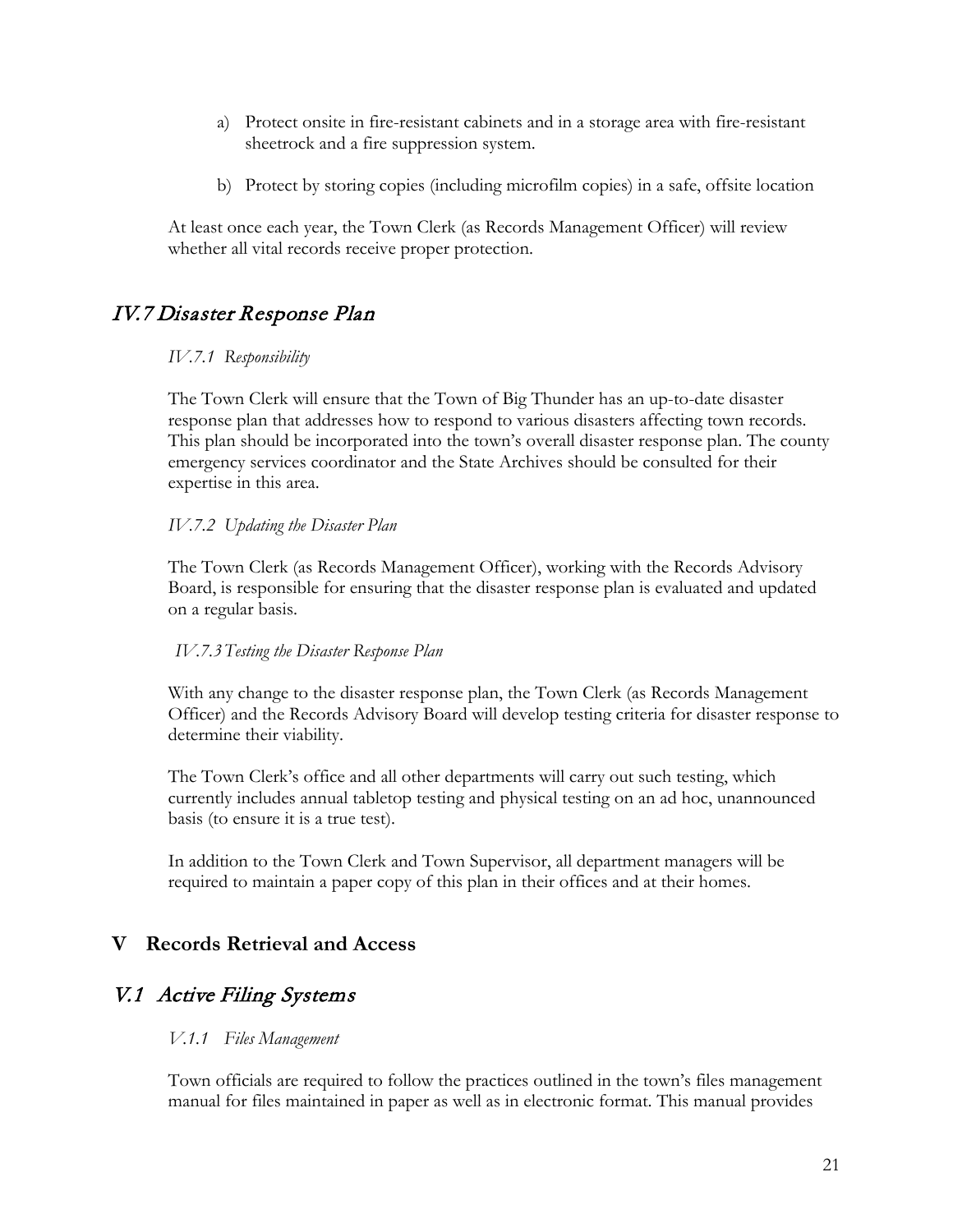guidance on file naming, appropriate filing practices, storage supplies and equipment, and files maintenance. The manual also includes "Rules for Alphabetic Filing."

#### *V.1.2 File Plans*

The Town of Big Thunder will develop and maintain file plans for large active filing systems (such as subject files and case files) that require especially detailed controls. These manuals (available in the Appendix) may include

- a) responsibilities
- b) steps in establishing a file
- c) what records to include in a file
- d) file order of records
- e) updating files
- f) retention periods for various records
- g) purging rules
- h) access restrictions
- i) records storage
- j) disposition
- k) file list (of all files in the series)

#### *V.1.3 Filing Structure for Local Area Network*

At its highest level, the town's LAN will include public storage space. At the next level will be storage space for individual departments. Files maintained on the LAN include

- a) general town records that are not restricted and are accessible to all town departments and units, including blank forms and policies and procedures
- b) files that are permitted to be distributed to the general public
- c) files related to specific projects and the work of specific town teams
- d) records and information that have not been completed and are being developed by individual departments or units
- e) records and information that cannot be accessed by the public and therefore must be maintained by individual departments or units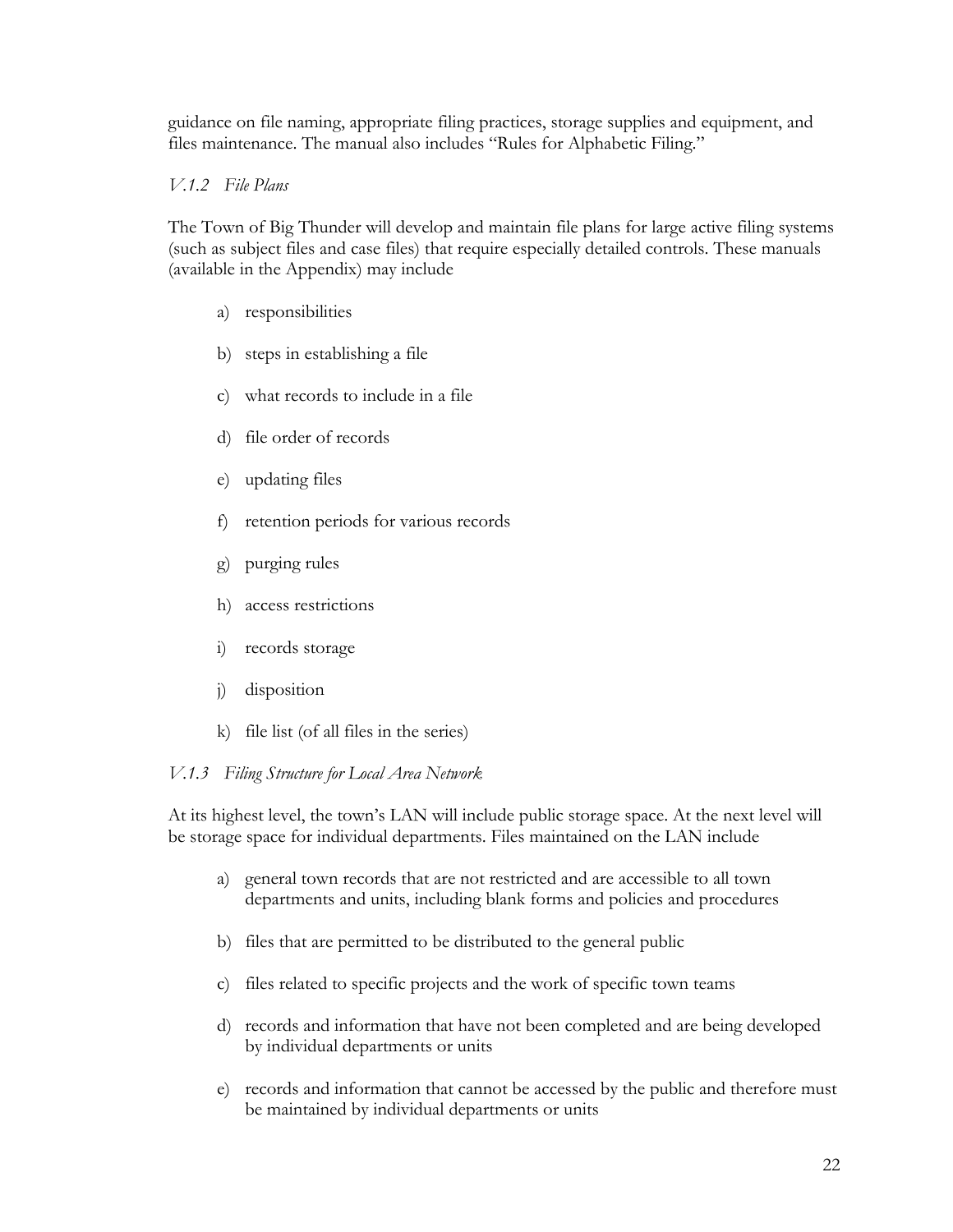At the next level down, the town's LAN includes personal workspace (files not stored on the hard drive of the individual employee's personal computer). Stored at this level are backup copies of files that are being developed by individual employees who may wish to share these files.

Employees should maintain draft and working files that other staff members do not regularly need to consult on their own personal computers. This frees space on the Town's LAN for public or corporate files.

## <span id="page-22-0"></span>V.2 Complying with the Freedom of Information Law (FOIL)

## *V.2.1 Records Access Officer*

The town board has appointed the Town Clerk as Records Access Officer.\* As such, departments should refer all Freedom of Information Law (FOIL) requests to the Town Clerk.

*\*[NOTE: The Town Clerk is frequently designed as the town's Records Access Officer even though not required by State law.]*

The Town Clerk (as Records Access Officer) is responsible for directing FOIL requests to the appropriate department in a timely basis. The Town Clerk will also liaison with staff of the Committee on Open Government when questions arise concerning the appropriate application of FOIL.

#### *V.2.2 Responding to FOIL Requests*

The town will act upon a FOIL request within five business days, as the law requires.

A request must be made in writing either on a provided form, in a letter to the town, or in an email. According to FOIL, this request must "reasonably describe" the record being requested.

There are three responses the town may make:

- a) Make the record available. If the request was received via email, the response must similarly be provided in email.
- b) Deny access in writing (citing the reasons for denial).
- c) Furnish a written acknowledgment of receipt of the request and a statement of the approximate date when the request will be granted or denied.

If a request for access is denied an appeal procedure is available.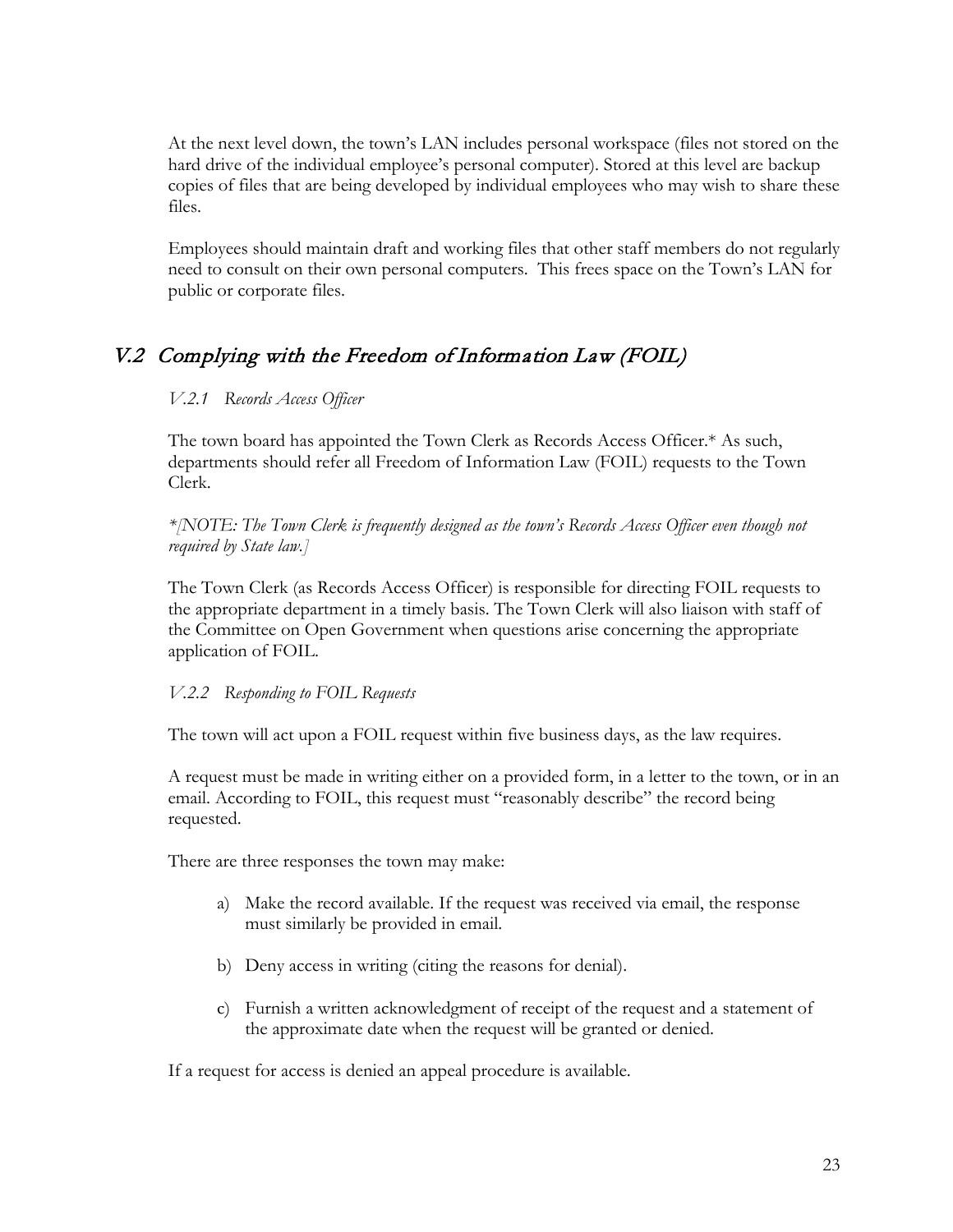#### *V.2.3 FOIL Exemptions*

Specifically exempted from FOIL are

- a) records exempted from disclosure by some other state or federal law
- b) records that, if disclosed, would constitute an unwarranted invasion of personal privacy, including information of a highly personal or intrusive nature
- c) records that, if disclosed, would impair present or imminent contract awards or collective bargaining negotiations
- d) records that contain trade secrets
- e) records that are compiled for law enforcement purposes and which, if disclosed, would interfere with law enforcement investigations or judicial proceedings
- f) records that, if disclosed, would endanger the life or safety of any person
- g) records that are inter-town or intra-town communications
- h) records that include examination questions or answers and which are requested prior to the final administration of such examination
- i) records that, if disclosed, would facilitate unauthorized access to a department's electronic information systems or jeopardize or compromise information security
- j) records of the judicial branch of government, including town justice records

#### *V.2.4 Training on FOIL*

All new staff will receive training on public access to records and handling FOIL and other records requests within the first two months of their being hired. Certification of this training will be kept in the employee's personnel file.

#### *V.2.5 Subject Matter List*

The Town of Big Thunder's office retention schedules (attached in the Appendix) will serve as the town's "subject matter list" of records maintained by the town, as required by New York's Freedom of Information Law.

#### *V.2.6 Access to Court Records*

Retrieval of any court records or information pertaining to court records is allowed only with approval from the presiding town justice. Town court records are not subject to disclosure under FOIL.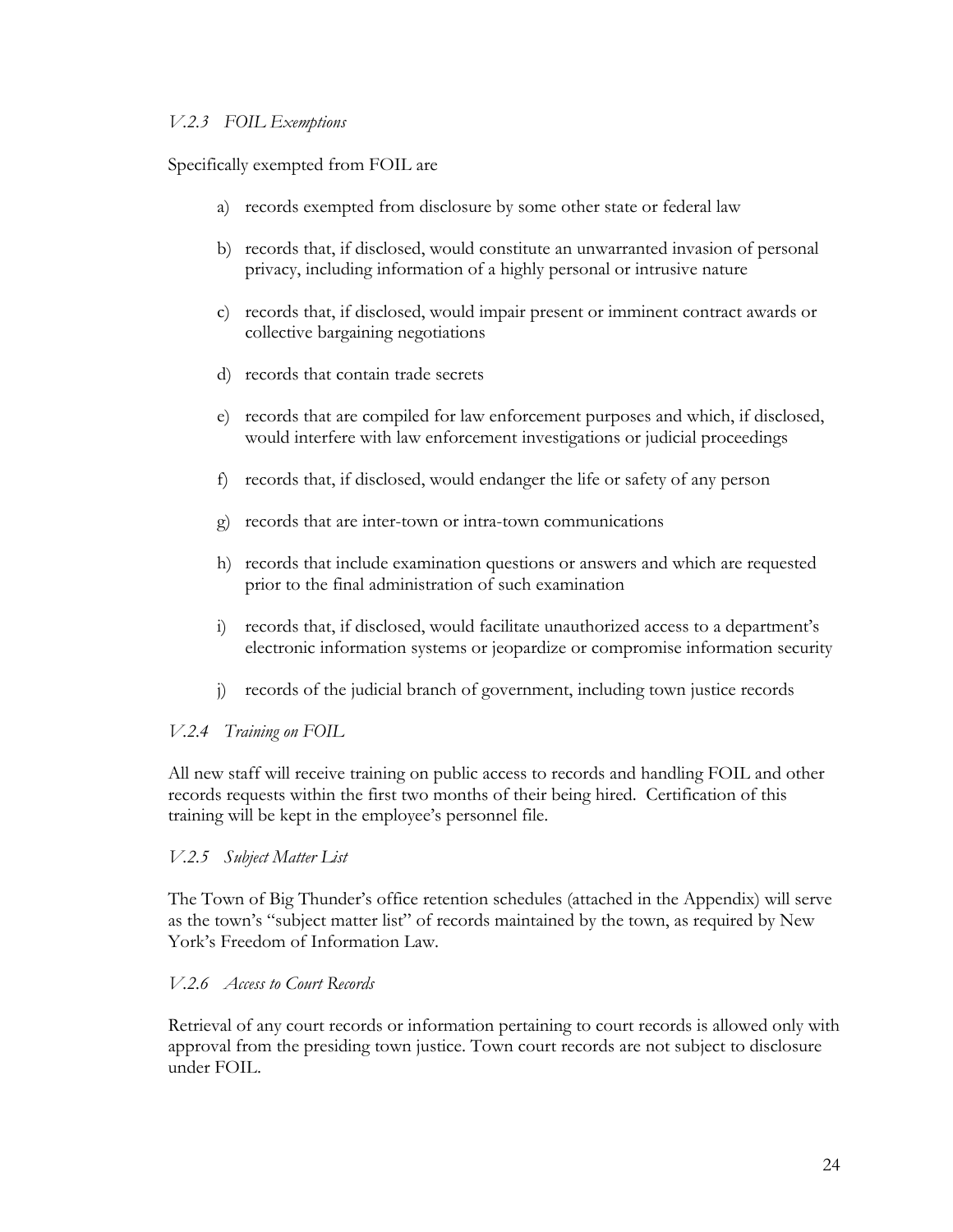#### *V.2.7 Access to Official Vital Statistics*

Access to official vital statistics created after 1880 is regulated by the State Department of Health. The public has limited access to these records through the Town Clerk, who serves as Registrar of Vital Statistics. Vital statistic records are not subject to disclosure under FOIL.

# <span id="page-24-0"></span>V.3 Retrieval of Records from Inactive Storage

#### *V.3.1 Requesting Records*

Fill out the Record Retrieval Request Form and submit the form to the Town Clerk (as Records Management Officer).

Upon receipt of a properly completed Records Retrieval Request Form, the Town Clerk will arrange to have the box containing the items you are seeking delivered to your office. At the time the box is delivered to you, the person receiving the requested record will acknowledge receipt by signing the Records Retrieval Request Form on the appropriate line.

#### *V.3.2 Requesting Records of Another Department*

If the Town Clerk receives a request for records from a department that did not create the records, the Town Clerk will either deliver a photocopy of the records or seek permission from the originating department to allow access to its records.

#### *V.3.3 Tracking the Movement of Inactive Records*

The Town Clerk maintains a master records locator, which is an access database designed for government use by the State Archives. The Town Clerk will use the records locator to locate requested records and to indicate that the records have been removed from storage and transferred back to the originating department. (See the Appendix for directions, also developed by the State Archives, on using the master records locator database.)

#### *V.3.4 Returning Records to Storage*

When you wish to return the box to records storage, contact the Town Clerk, who will make arrangements to return the records to the appropriate records storage location.

# <span id="page-24-1"></span>V.4 Litigation Support

#### *V.4.1 Initial Response to a Pending Lawsuit*

In all cases where a lawsuit requiring disclosure of certain records has been brought against the town, town officials must contact the Town Attorney and the County Attorney if necessary, who will, in turn, consult with the Town Clerk.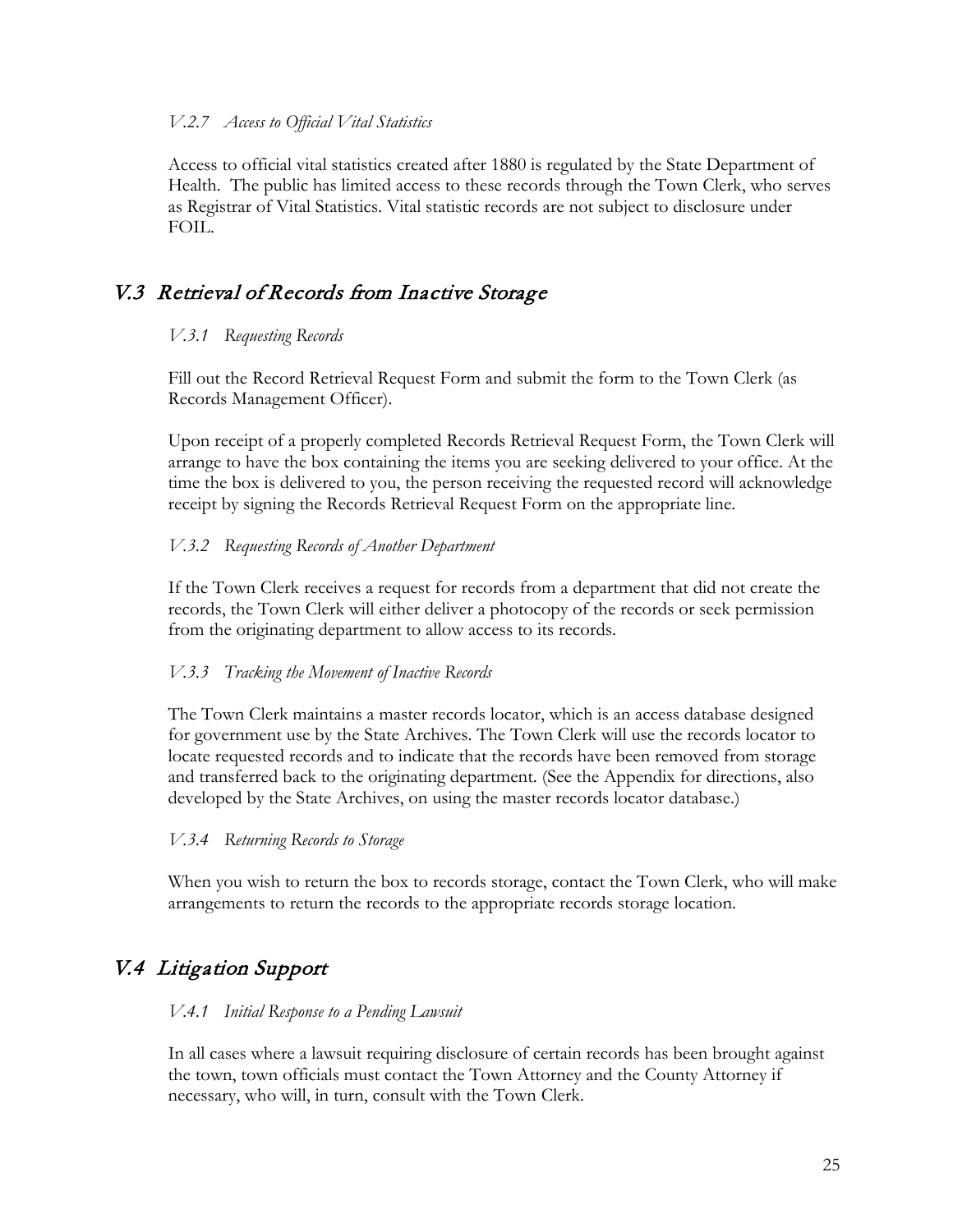#### *V.4.2 Actions of the Town Clerk*

The Town Clerk (as Records Management Officer) must

- a) Contact the department holding the records as well as the Town Supervisor and, if necessary, the computer support vendor
- b) Determine which records are pertinent to the lawsuit and where they are located
- c) Take steps to ensure that these specific records will not accidentally be disposed of or altered in any way
- d) Bring to a halt any planned disposition of these records, until the conclusion of this lawsuit, as determined by town counsel

#### *V.4.3 Testifying at Hearings and Court Proceedings*

Any town personnel providing testimony relating to records on behalf of the town must discuss such testimony with the Town Attorney beforehand. They should also be prepared to describe the town's procedures for creating and maintaining the records in question and to describe the town's procedures for records disposition.

Anyone with questions about these records management issues should contact the Town Clerk (as Records Management Officer).

## <span id="page-25-0"></span>**VI Electronic Records**

## <span id="page-25-1"></span>VI.1 Electronic Information Systems

#### *VI.1.1 System Maintenance*

Each department must determine specifically who has the authority to create, name, alter and delete documents from any electronic system.

All staff must be informed of the policies and procedures regarding creation, maintenance, access to, security, retention and legal disposition of electronic documents.

Each department should maintain written documentation of the design of any electronic recordkeeping system and policies regarding its maintenance and use that covers the following:

a) Make sure automated office records support organizational needs.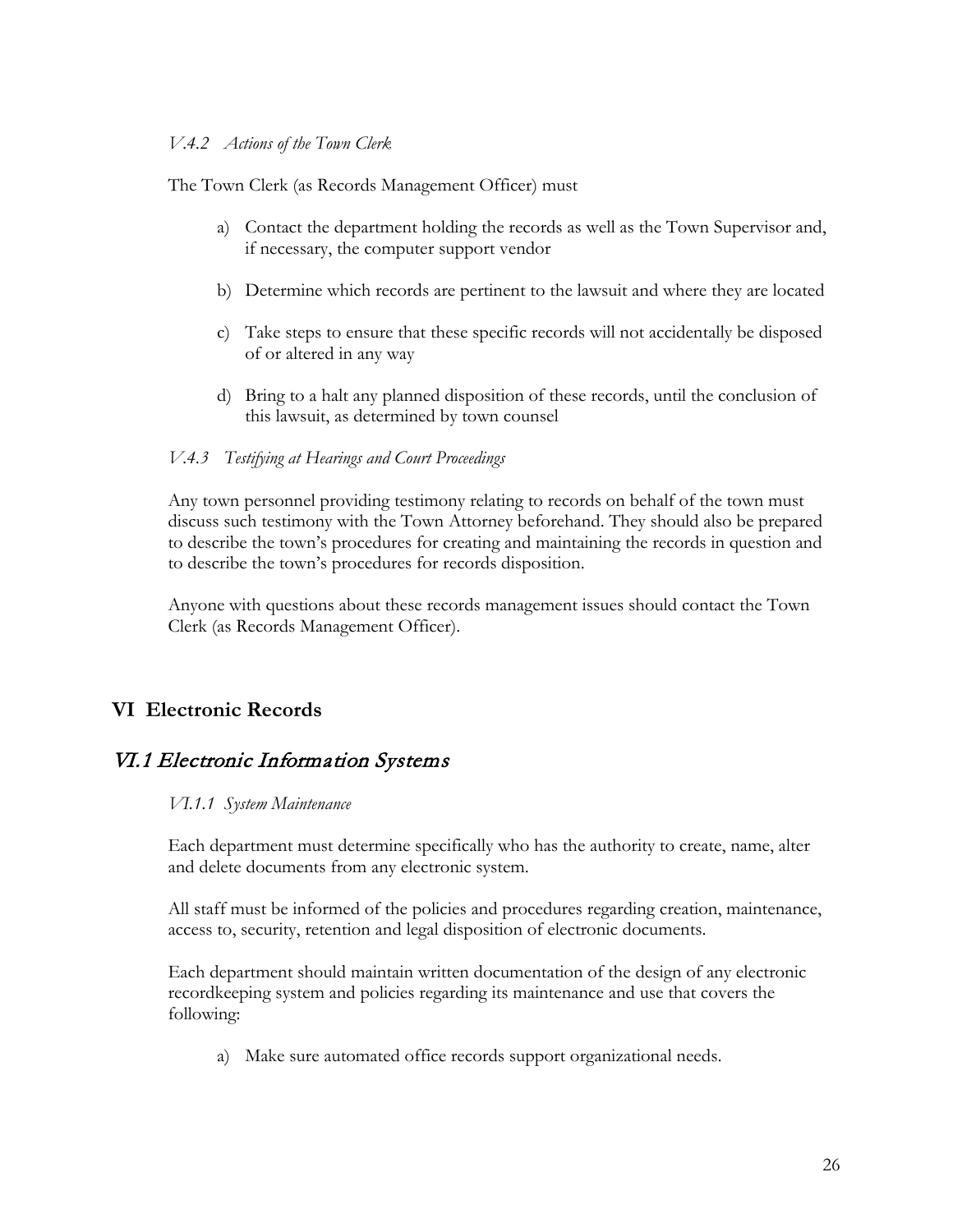- b) Create a single filing system or central repository for electronic office documents whenever the technology permits.
- c) Develop standardized naming conventions for documents and electronic folders.
- d) Develop criteria and practices for managing inactive records and for disposing of obsolete records.
- e) Provide for security and physical preservation of electronic records.

#### *VI.1.2 Migration Plans for Electronic Information Systems*

To maintain intelligible access to electronic records for as long as needed to meet retention requirements and business needs, the town must ensure that it develops a migration plan as part of the planning for any new automated information system. These migration plans should include guidelines for maintaining data in non-proprietary formats, timelines for updating hardware and software, and strategies for keeping abreast of technological changes. Migration should be undertaken at no longer than 5-year intervals.

## <span id="page-26-0"></span>VI.2 Removable Computer and Other Storage Media

#### *VI.2.1 Use of Storage Media*

For the most part, the Town of Big Thunder will depend on the town LAN, its backup utility and other functions to provide backup protection and distribute information. The town will use removable media in limited circumstances, mostly for the transfer of electronic records from one computer or system to another.

#### *VI.2.2 Replacing or Refreshing Removable Media*

Magnetic media have a limited lifetime and cannot be expected to last indefinitely, so offices should replace the media when

- a. the computer hardware or software is updated or replaced, and the existing disks may not be readable
- b. a message indicates a media error or the media appears damaged
- c. when removable media contains important original or backup files the media should be recycled every 3 to 5 years

## <span id="page-26-1"></span>VI.3 Use of the Internet and Email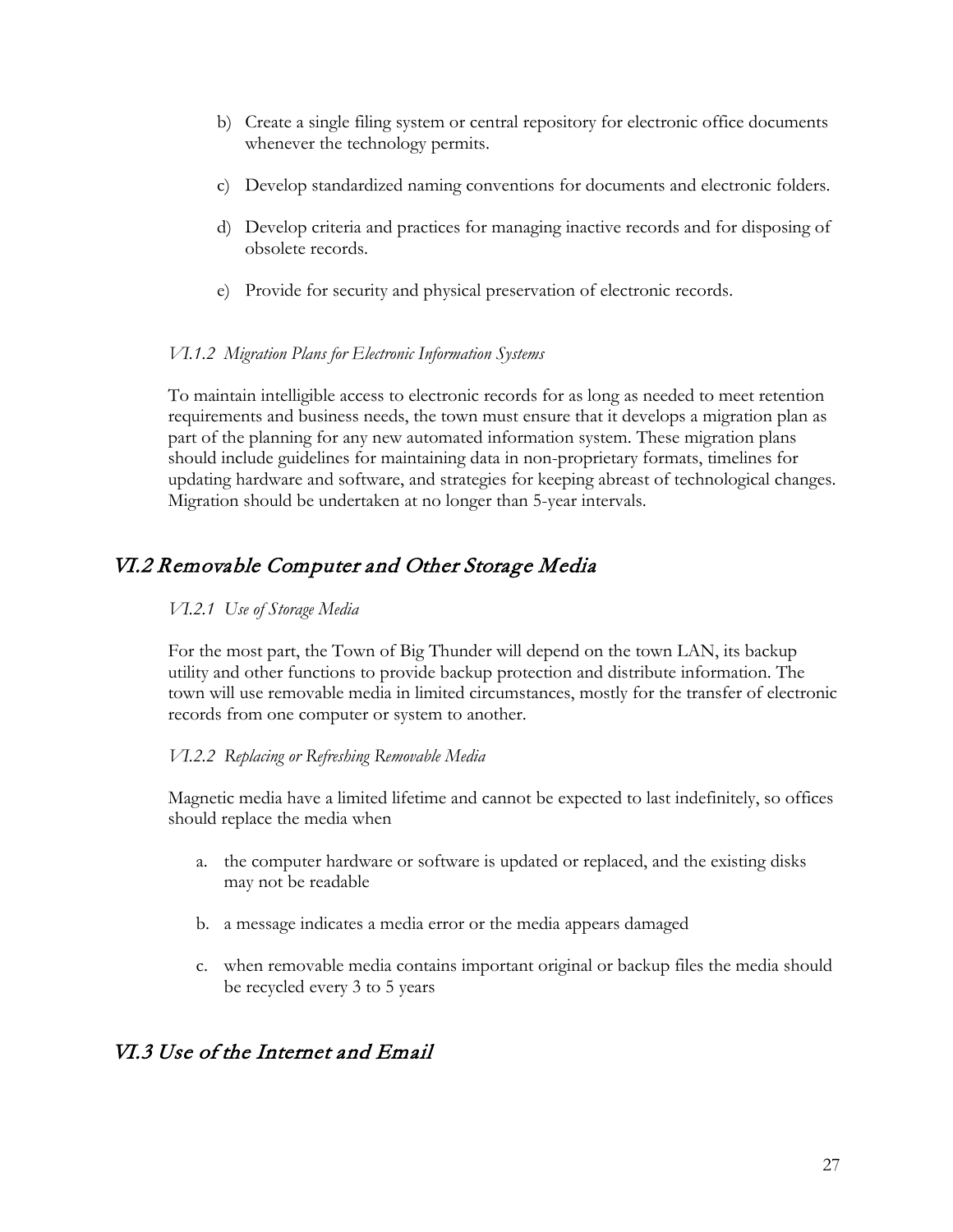#### *VI.3.1 Acceptable Use of the Internet and Email*

The use of the town's Internet and email services by any employee or other person authorized must be consistent with this acceptable use policy.

The principles of acceptable use are

- a) respect the privacy of other users
- b) respect the legal protection provided to programs and data by copyright and license
- c) protect data from unauthorized use or disclosure as required by state and federal laws and regulations
- d) respect the integrity of computing systems
- e) safeguard individual users' accounts and passwords

#### *VI.3.2 Response to Unacceptable Use of the Internet and Email*

The town does not permit the use of its network for sending or receiving personal electronic communications. If necessary, the town's computer support vendor will provide the Town Clerk with access to a user account, especially if inappropriate use by a town official is suspected.

The town reserves the right to log network use and monitor file server space utilization by users.

The town board will review alleged violations of the Internet and email acceptable use policy on a case-by-case basis. Violations of the policy that are not promptly remedied will result in termination of Internet and email services for the person at fault, and referral for disciplinary actions as appropriate.

Messages relating to or in support of illegal activities will be reported to the appropriate authorities.

## <span id="page-27-0"></span>VI.4 Maintaining the Official Website

#### *VI.4.1 Website Responsibilities*

The information published on the Internet represents official town information. All information loaded onto the website needs to be approved by the town supervisor and respective town department heads.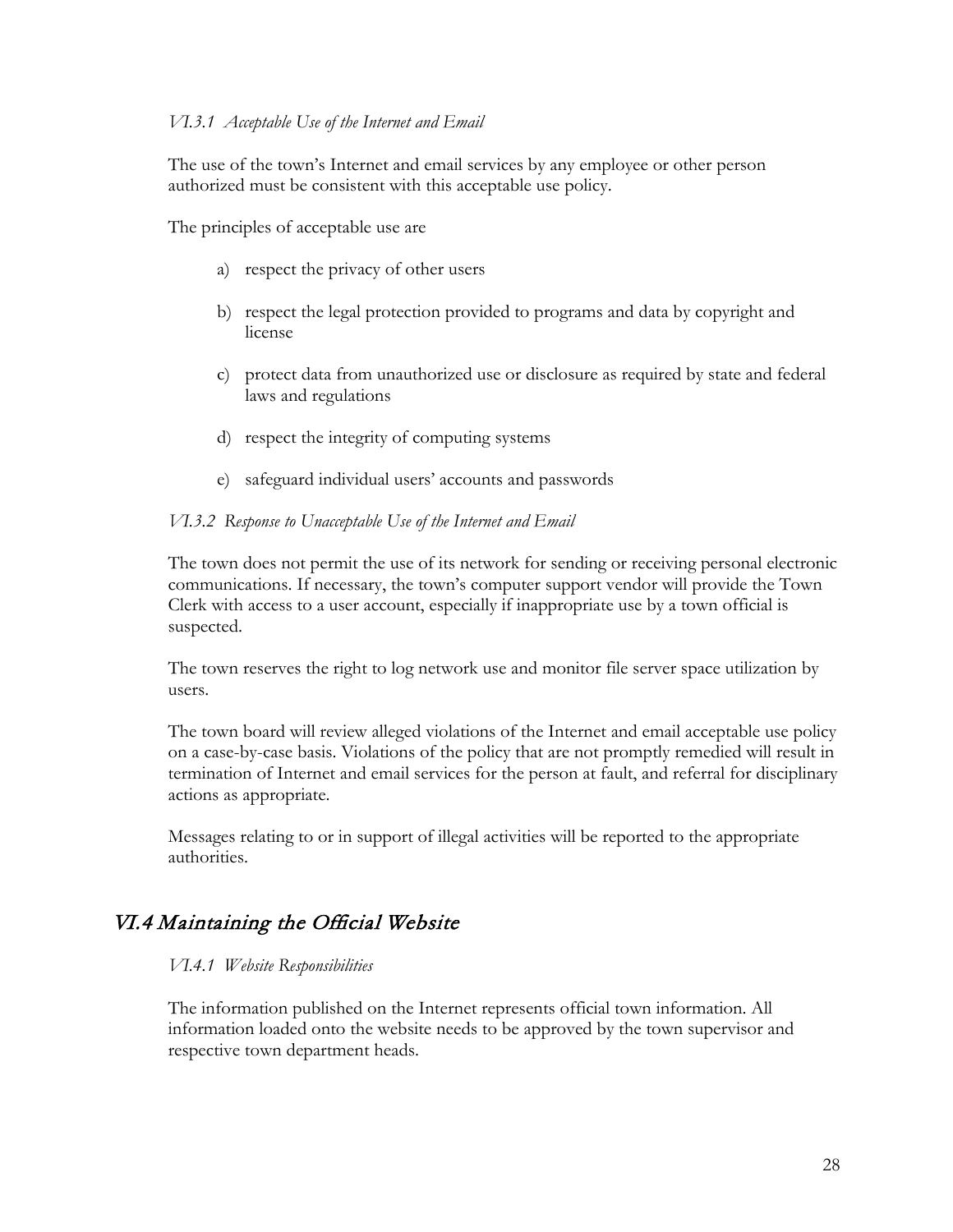Each town department is responsible for maintaining its own content. Departments will provide timely, accurate, and appropriate content for posting to the website.

Assigned staff in each department will verify, at least once every month, that all the links from their content pages are working properly and linking to active areas.

#### *VI.4.2 Accessibility and Conducting Government Business over the Internet*

The Town will follow the technology standards adopted by the town for web-based Internet applications in order to make town online services easily available to all. These standards were established following guidelines issued by the State CIO/Office for Technology.

Business applications made accessible via the Internet must include procedures to capture and maintain secure, reliable records as evidence of transactions to meet administrative, fiscal, legal, and other management accountability needs. These records must remain continuously accessible until they reach their minimum retention periods.

#### *VI.4.3 Links to Other Websites*

The town will link to other government Internet sites, including state agencies and other local governments, to better serve the needs of the town's citizens.

The town will not link to private businesses, unless the link is required as part of a formal business partnership with the town or if the reason for the link is primarily educational in nature.

## <span id="page-28-0"></span>**VII Archival Records and Secondary Use**

## <span id="page-28-1"></span>VII.1 Archives Management

#### *VII.1.1 Finding Aids for Archival Records*

The Town Clerk (as Records Management Officer) will maintain series descriptions for all archival records maintained by the town.

#### *VII.1.2 Access to Fragile Records*

In compliance with the Freedom of Information Law, the Town Clerk (as Records Management Officer) will restrict access to archival records if use may damage the records.

*VII.1.3 Rules for Use*

Anyone who wishes to use the archival records of the town—including members of the public and town officials—will be required to read, sign, and comply with a list of rules for access.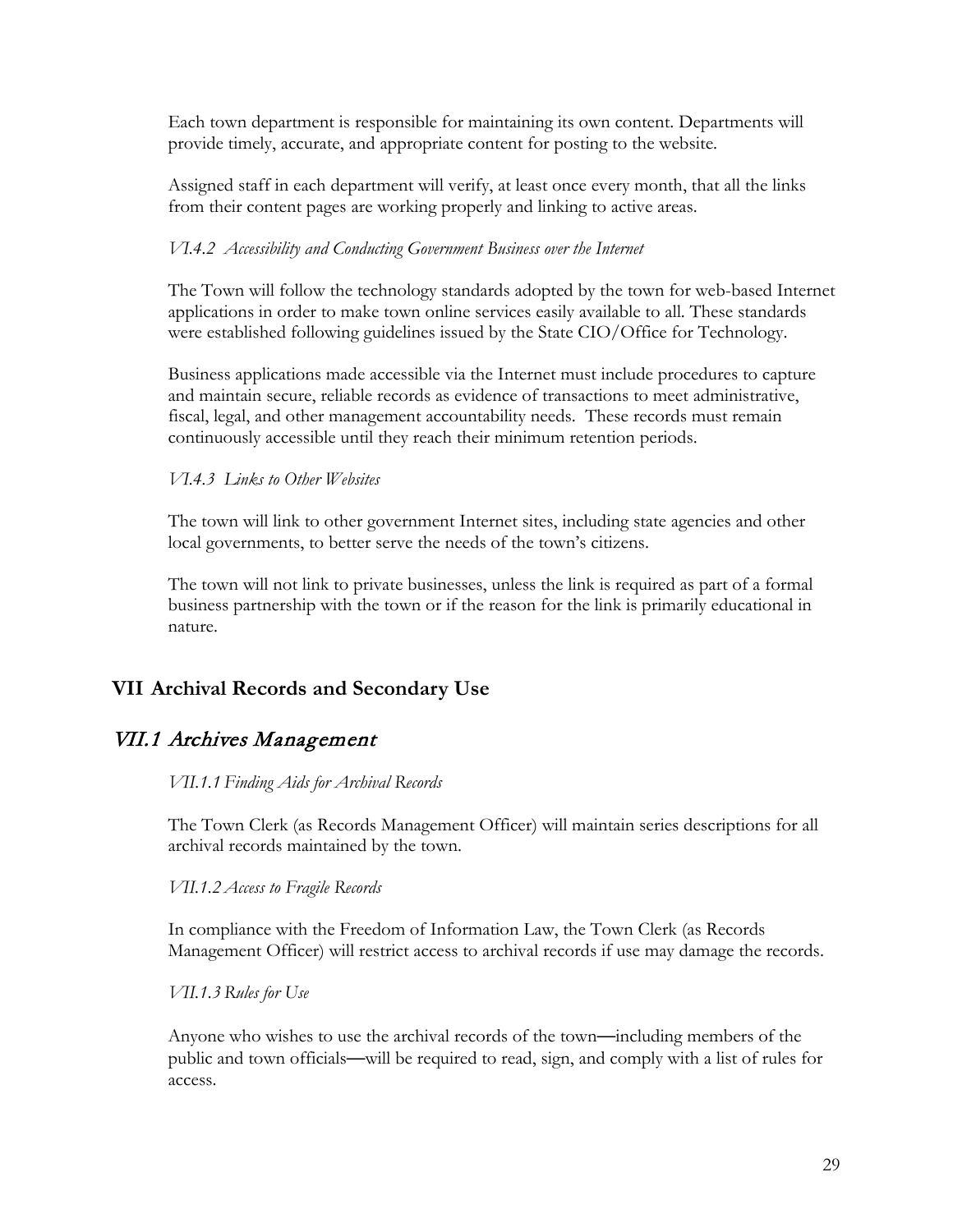#### *VII.1.4 Public Hours for Research*

The archival records of the Town of Big Thunder will be available for reference during the Town Clerk's regular business hours. The records can also me made available by appointment at other times when the Town Hall is open for business.

#### *VII.1.5 Preservation*

To ensure that the town's archival records are protected, the town will follow these preservation rules:

- a) The town will maintain archival records in a climate controlled area with moderate humidity and temperature and free of dust, mold, and vermin.
- b) The town will ensure that archival records are stored in an area that provides protection from fire.
- c) The town will ensure that records are not stored in such a way that they will be damaged. For instance, large volumes will be stored flat to reduce strain on the covers and spines. Maps and plans will be stored flat if possible.
- d) The town will reformat and reproduce archival records that are fragile and/or frequently consulted and make the reproduction copies available to users (in most instances) to reduce handling of the original records.

#### *VII.1.6 Reformatting*

Whenever possible to reduce bulk, to minimize damage from handling, and to produce security and references copies, the town will undertake reformatting through microfilming, photocopying, or scanning of archival records.

#### *VII.1.7 Marketing the Archival Program*

The Town Clerk's office will market the town's archival program and the availability of its archival records as a service to town citizens by

- a) publishing, periodically updating, and distributing a brochure on the town's archival holdings
- b) featuring them in events and publications focused on the history of the town
- c) arranging exhibits of the town's archival records in coordination with other local governments and historical records repositories
- d) publicizing the existence of the town's archival records on the official town website and through other publicity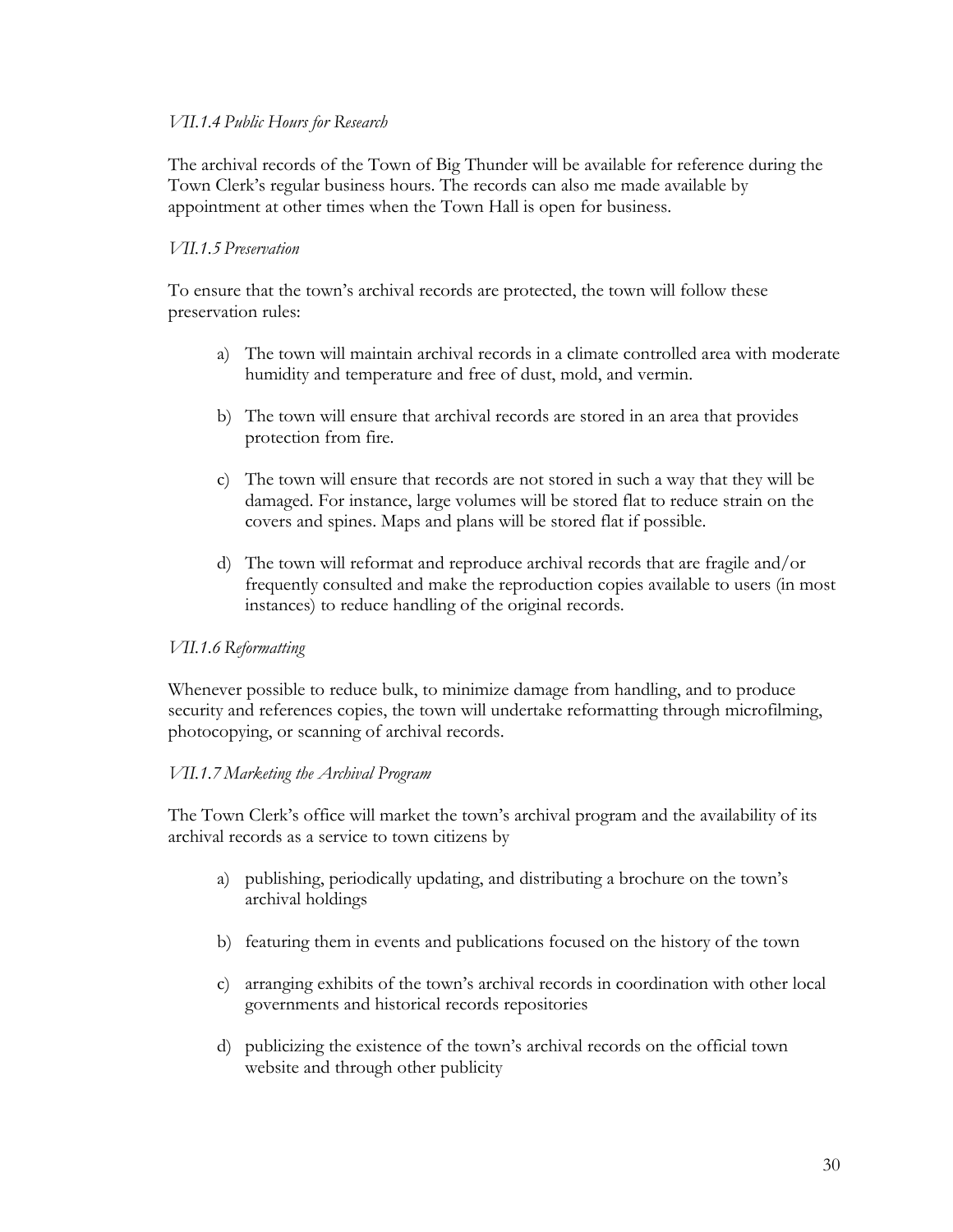## <span id="page-30-0"></span>VII.2 Alienated Government Records

#### *VII.2.1 Documenting Ownership of Government Records*

The Town of Big Thunder will document ownership of its records by

- a) ensuring, as a matter of policy, that all town officials know the records they create in the performance of their jobs are town property
- b) maintaining an updated inventory of the records in its custody
- c) documenting all records dispositions, including destruction of obsolete records or transfer of any records by donation or loan to another entity
- d) maintaining finding aids documenting information about its holdings

#### *VII.2.2 Recovering Alienated Records*

When any official of the Town of Big Thunder discovers that some other entity has unauthorized physical possession of its official records, that person is required to immediately contact the town attorney.

The town attorney, working with the Town Clerk and town supervisor, will make every effort to recover the records, including calling law enforcement if a theft is suspected. If the town cannot reach an agreement with the other party to return the records in question, the town attorney will pursue an action of replevin or seek another legal remedy to recover the records.

# <span id="page-30-1"></span>VII.3 Acquiring or Collecting Non-government Historical Records

#### *VII.3.1 Formulating a Collection Policy*

The town historian may acquire historically valuable family, business, or personal records that are directly related to the history of the Town of Big Thunder. These records may include correspondence, diaries, photographs, or any other records. The town historian will not accept any records that

- a) do not significantly document history of the town
- b) include unreasonable restrictions on the use of the records
- c) are not donated to the town outright

*VII.3.2 Historical Records Collection Policy*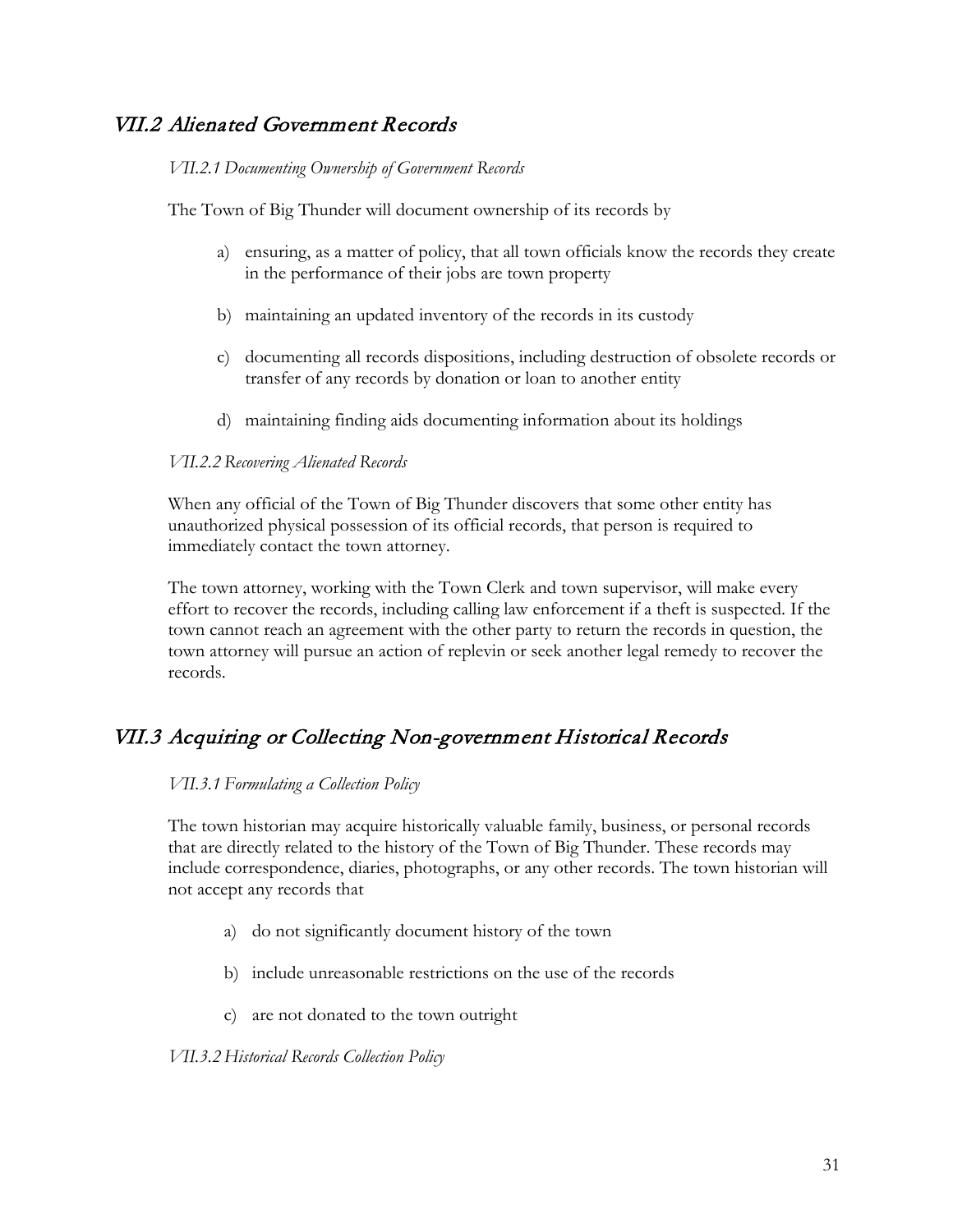The town will not acquire records in competition with the historical society, library, or other repository but will work in concert with these other historical records repositories in acquiring records to document the town's history. The town and these other repositories have developed a Coordinated Historical Records Collection Policy (see the Appendix).

#### *VII.3.3 Deeds of Gift*

The town historian must complete a deed of gift for any non-government records donated to the town. The Town Clerk and the donor must sign the deed of gift. Once legal title has been transferred, these non-government records are town records, as if the town had created or received them in the course of official business.

#### *VII.3.4 Deaccessioning*

If in the future the town historian deems that any records acquired through this process do not fit the collection policy of the town, the Town Historian may take the matter to the Town Clerk and the town Records Advisory Board for a final determination.

If the Town Clerk and the Records Advisory Board agree with the Town Historian, the town may deaccession the records from its collection. The town should make every attempt to return deaccessioned records to a suitable historical records repository. Records deaccessioned by sale must be sold at an auction (live or Internet) accessible to the general public.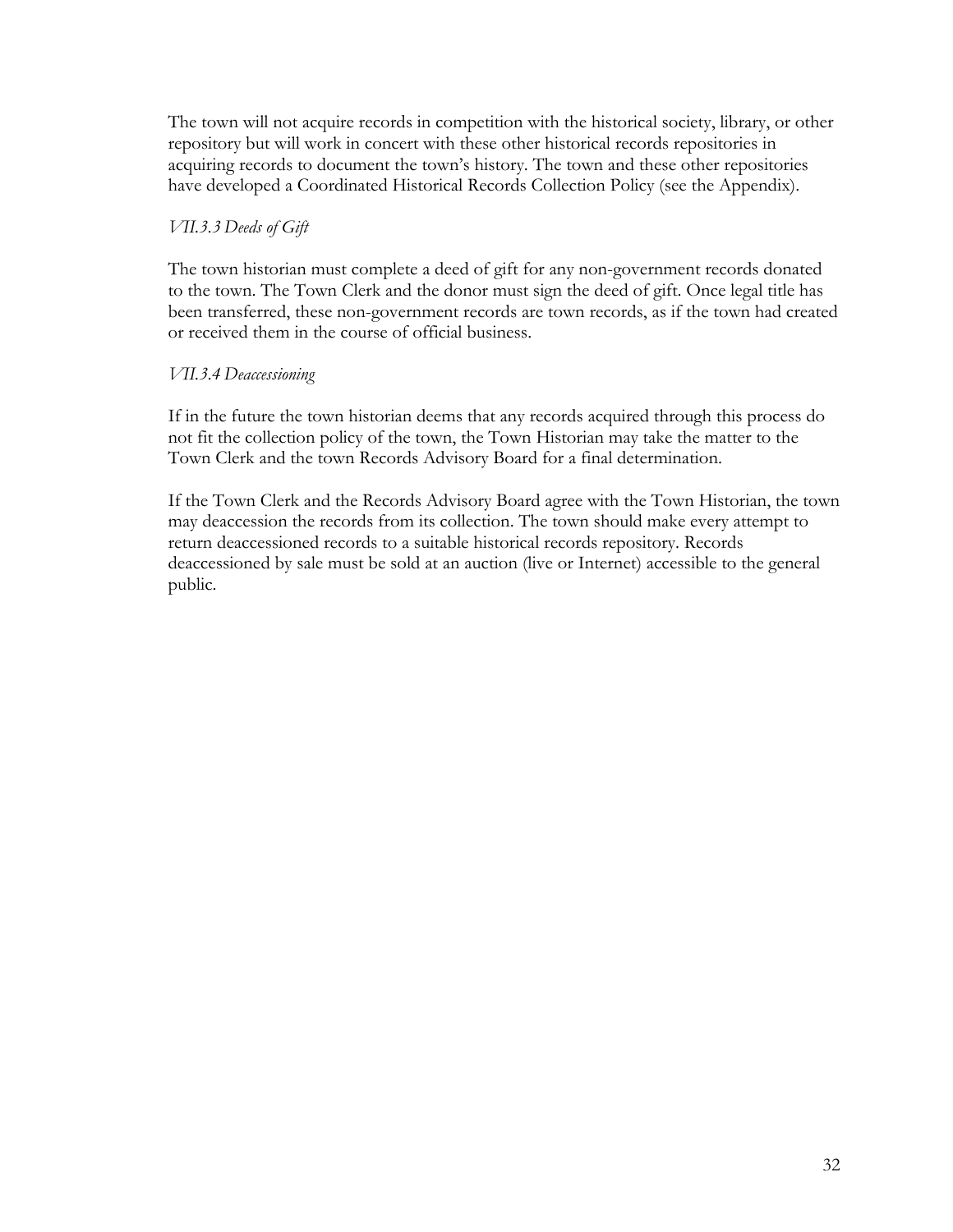## <span id="page-32-0"></span>**VIII Appendices**

Below are listed a few possible appendices to the manual, including more detailed manuals for complicated recordkeeping systems and processes. This list is a sample only. Develop appendices that will be valuable and necessary for your operations.

## <span id="page-32-1"></span>VIII.1 Glossary of Records Management Terms

## <span id="page-32-2"></span>VIII.2 Indexing Manuals

| VIII.2.1        | Indexing Manual for Hearings and Proceedings               |
|-----------------|------------------------------------------------------------|
| <i>VIII.2.2</i> | Master List of Indexing Terms for Hearings and Proceedings |

## <span id="page-32-3"></span>VIII.3 Filing Manuals

*VIII.3.1 Filing System Guidelines*

## <span id="page-32-4"></span>VIII.4 Office Retention Schedules

| VIII.4.1 | Town Clerk's Office           |
|----------|-------------------------------|
| VIII.4.2 | Town Supervisor's Office      |
| VIII.4.3 | Town Court                    |
| VIII.4.4 | Town Planning Board           |
| VIII.4.5 | Other Departments and Offices |
|          |                               |

## <span id="page-32-5"></span>VIII.5 Disaster Response Plan

| <i>VIII.5.1</i> | List of Vital Records      |
|-----------------|----------------------------|
| VIII.5.2        | Disaster Plan              |
| VIII.5.3        | <b>Contact Information</b> |

## <span id="page-32-6"></span>VIII.6 Electronic Records Systems Procedures Manuals

| VIII.6.1        | Geographic Information System (GIS) Procedures Manual |
|-----------------|-------------------------------------------------------|
| <i>VIII.6.2</i> | <i>Imaging System Procedures Manual</i>               |
| VIII.6.3        | Website Management Procedures Manual                  |

- <span id="page-32-7"></span>VIII.7 List of Records Management Liaisons
- <span id="page-32-8"></span>VIII.8 List of Official Town Forms
- <span id="page-32-9"></span>VIII.9 Instructions for Using the Master Records Locator
- <span id="page-32-10"></span>VIII.10 Finding Aids to Archival Records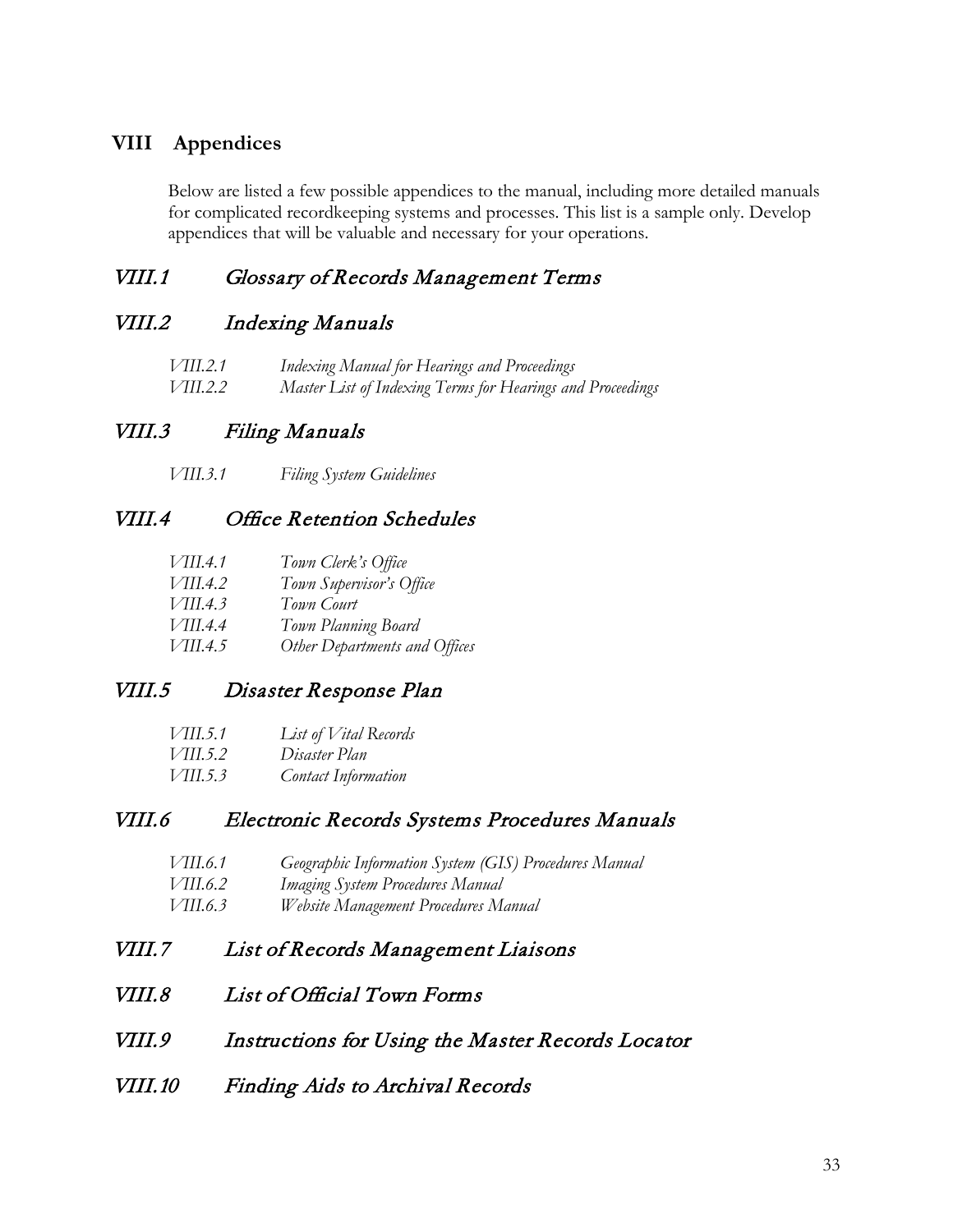## <span id="page-33-0"></span>VIII.11 Sample Agreements and Contracts

|                | <i>VIII.11.1</i> | Standard Microfilm Contract                       |
|----------------|------------------|---------------------------------------------------|
|                | <i>VIII.11.2</i> | <b>Standard Imaging Contract</b>                  |
|                | <i>VIII.11.3</i> | Agreement for Off-site Storage of Backup Tapes    |
|                | VIII.10.4        | Sample Agreement for Loan or Gift of Town Records |
| <i>VIII.12</i> |                  | Records Confidentiality Manual                    |
| <i>VIII.13</i> |                  | Password Criteria and Suggestions                 |

- <span id="page-33-3"></span><span id="page-33-2"></span><span id="page-33-1"></span>VIII.14 Standards for the Fire Protection of Records
- VIII.15 Town Technology Standard
- VIII.16. Town Electronic Records Security Breach Notification Policy
- VIII.17. Town Personal Privacy Protection and Internet Privacy Policy
- VIII.18. Town Information Security Policy
- VIII.19. Coordinated Historical Records Collections Policy

## <span id="page-33-4"></span>**IX Reference Material**

## <span id="page-33-5"></span>IX.1 Retention Schedules and Authorizations

| <i>IX.1.1</i> | <b>MU-1 Retention Schedule</b>    |
|---------------|-----------------------------------|
| <i>IX.1.2</i> | Court records retention schedules |

## <span id="page-33-6"></span>IX.2 Records Laws and Regulations

| IX.2.1 | Local Government Records Law and Regulations and Related Statutes |
|--------|-------------------------------------------------------------------|
| IX.2.2 | Freedom of Information Law                                        |

## <span id="page-33-7"></span>IX.3 State Archives Reference Publications

## <span id="page-33-8"></span>**X Index**

Include an index if necessary for complicated records management procedures manual.